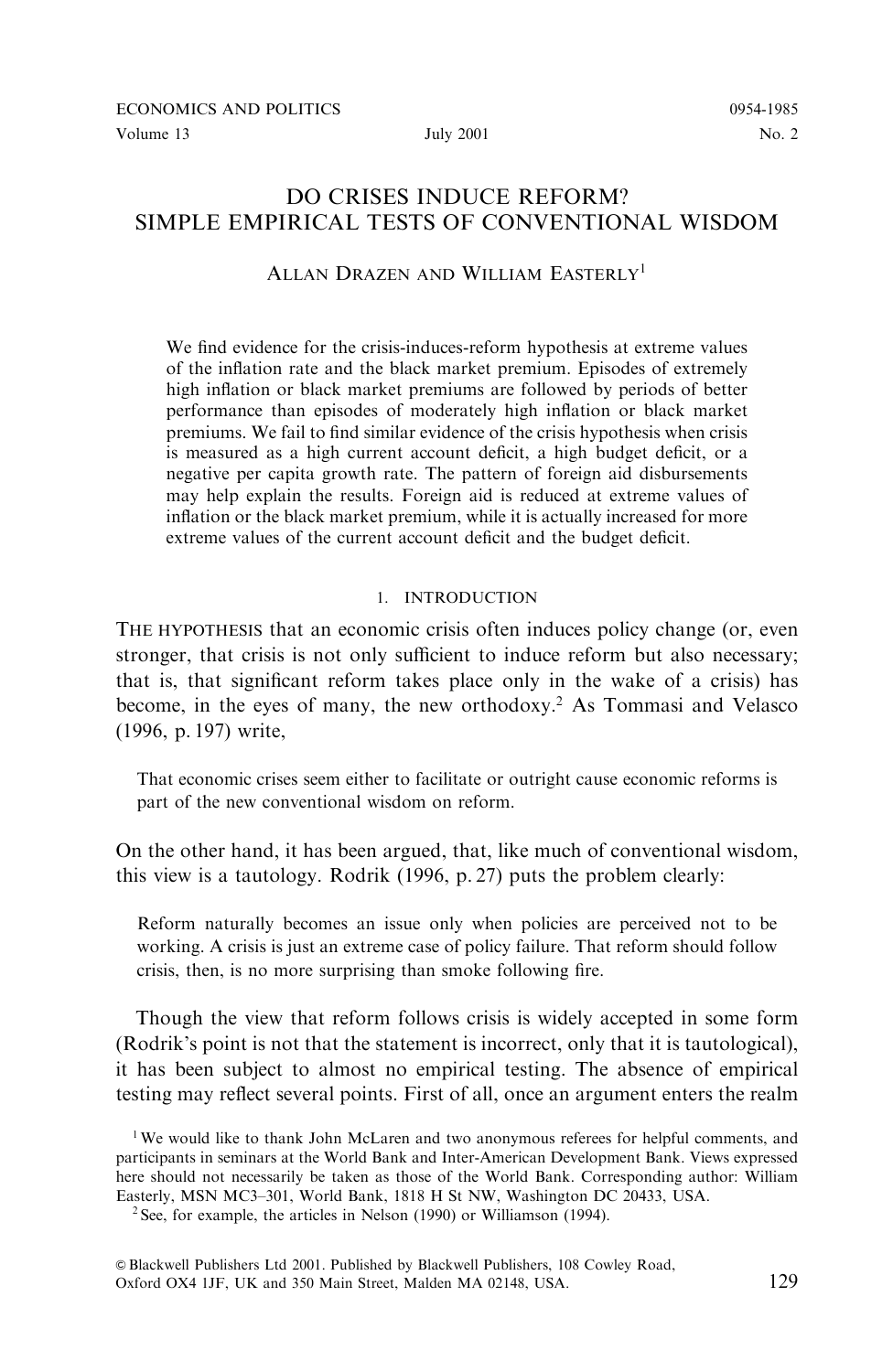of "conventional wisdom," the belief is that there is no further need to subject it to empirical testing. Second, Rodrik's argument that the hypothesis is tautological implies that there is nothing to test. In the next section, we argue that once one carefully distinguishes between different versions of the argument that "reform follows crisis," the most sensible version is both non-tautological and testable.

Rodrik also suggests another reason why the hypothesis has not been empirically tested – not that it is trivial, but that it cannot be rejected:

... the hypothesis is virtually non-falsifiable: if an economy in crisis has not yet reformed, the frequently proffered explanation is that the crisis has not yet become "severe enough".

This statement contains a good bit of truth. However, as with the argument that it is tautological that reform follows crisis, the validity of this argument depends very much on what one means by the statement that "crisis follows reform." Whether one can learn anything from empirical testing of the crisis hypothesis depends, first of all, on carefully specifying what is the hypothesis to be tested.

The plan of the paper is as follows. In the next section, we define what we mean by the crisis hypothesis with an eye towards addressing the above questions. In section 3, we summarize some underlying theoretical arguments on the relation between crisis and reform. The fourth section, the heart of the paper, contains the empirical tests. We find that the behavior of inflation and the black market premium is consistent with the crisis hypothesis, while the behavior of the current account deficit (including foreign aid as financing), the fiscal deficit (both as a percent of GDP), and growth rates does not give support to the crisis hypothesis according to our simple test. (When foreign aid is excluded  $-$  i.e. treated as income – the current account deficit shows evidence that is weakly consistent with the crisis hypothesis.) In section 5 we consider some explanations for these difference between variables. The final section concludes.

### 2. WHAT IS THE "CRISIS HYPOTHESIS"?

What exactly does it mean to say that "reform follows crisis"? To see that the crisis hypothesis is not trivial in the sense of "smoke following fire," one must distinguish between two related, but distinct, "crisis arguments." One is that reform is induced by bad rather than good times. The other is that things need to get very bad (and not just bad) to induce reform. Variants of both arguments have been taken as representing the crisis hypothesis, though in our opinion the term should be reserved for the latter argument. To clarify why, let us examine the first crisis argument more closely.

In discussing whether reform is more likely in good or bad times, one should first differentiate when the need for policy change is *perceived* or *decided upon* from when the change is actually *undertaken*, realizing that "reform follows"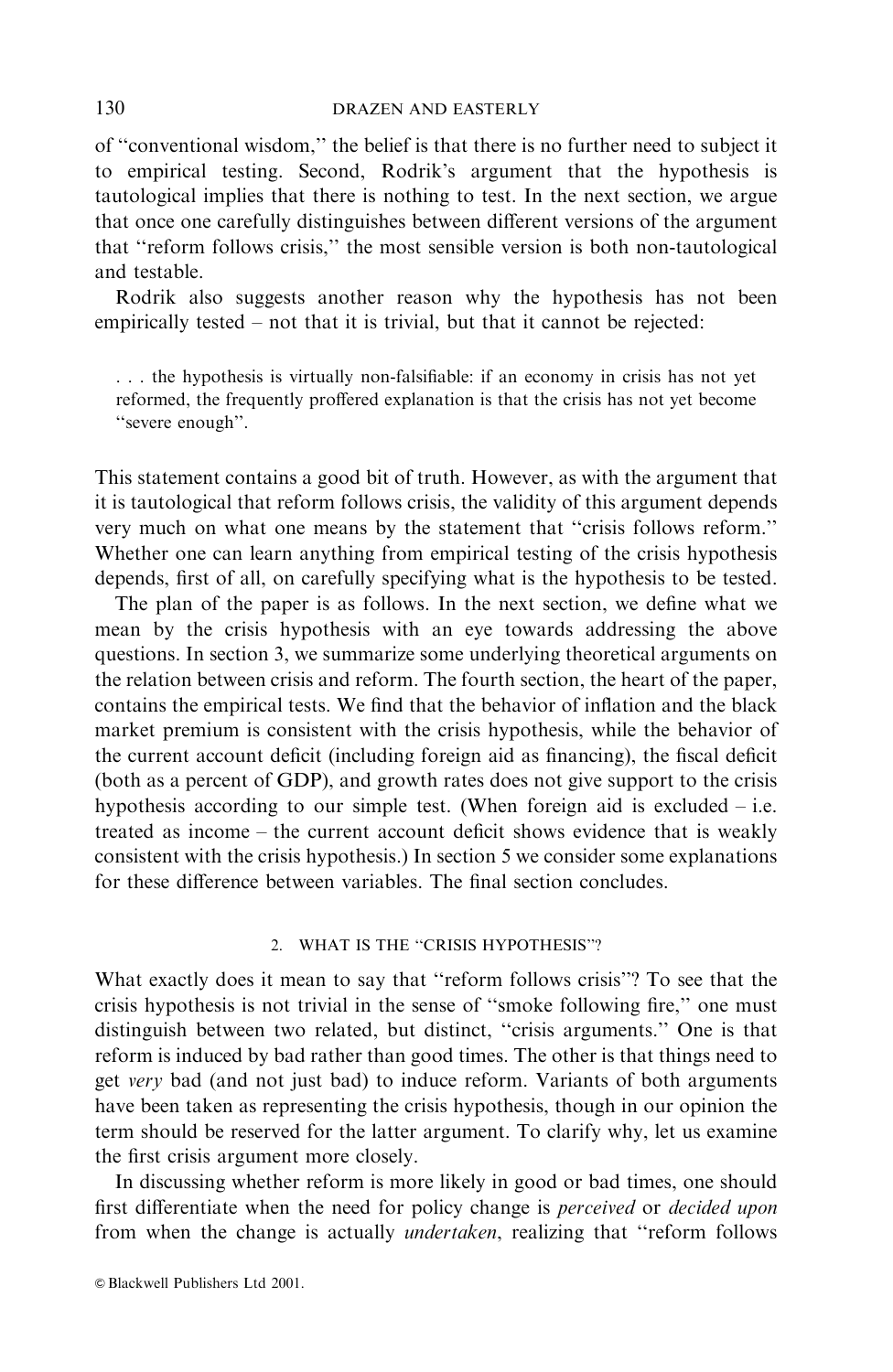crisis" concerns the former. For example, the first quote from Rodrik above correctly concerns the perception that a policy change is necessary. Once the decision to enact a policy change is made (where this includes the removal of the political constraints that previously blocked an agreement to change policy), the timing of the actual implementation of the reform will depend on a number of factors, including the urgency of the economic situation. Though failure may be necessary to realize the need for change, this change need not *occur* in times of crisis, but may be postponed till more favorable times.<sup>3</sup> Hence, a "reform follows crisis" argument concerns the decision to enact a reform rather than the timing of its implementation.

If one then defines "bad" times as those when policies are not working, then the first crisis argument given at the beginning of this section is indeed largely tautological. The decision to undertake a policy change aimed at a large improvement generally requires that the situation is in need of improvement. ("Generally" because it is conceivable that policy-makers take advantage of special circumstances to significantly further improve an already good situation. It is conceivable, but uncommon.) More generally, simple mean reversion in the crisis indicator would lead to a negative outcome being followed by a better one.

In contrast, the second crisis argument is definitely not tautological. To say that bad times are necessary to perceive the need to change policy does not, in itself, answer the question of why the economic situation often needs to get very bad, that is, why there must be a "crisis", before a reform is adopted? Why is it "business as usual" until times get really bad? It is the *magnitude* of the deterioration in the status quo which makes the argument non-trivial. Hence, we define the "crisis hypothesis" as follows: why do times need to get very bad (and not just bad) to induce reform? Stating it in this way makes clear that the hypothesis is *not* a tautology. That smoke follows fire is not surprising; that small or medium-size fires produce no smoke, while large fires do, would be surprising, suggesting that there is indeed something to be explained.

One is then led to Rodrik's second objection, namely that if one argues that reform follows severe deterioration, one runs the risk of formulating a hypothesis that cannot be rejected. To say that deterioration must be "severe" enough" does in fact make the argument non-falsifiable: crisis is certainly a sufficient condition for reform, if crisis is defined as a deterioration severe enough that reform will necessarily follow.<sup>4</sup> However, if we interpret the crisis hypothesis as arguing that reform follows (or is much more likely to follow) only *extremely* bad economic situations, but not "medium" bad situations, then the hypothesis is both non-trivial and falsifiable.

This characterization of the crisis hypothesis is of more than just conceptual interest; our empirical tests flow straight from it. Rather than testing a specific

<sup>&</sup>lt;sup>3</sup>Though I realize that my roof leaks only if it rains, do I fix it immediately, or wait till the next sunny day?

 $4$ To the extent that one argues that a crisis is *necessary* to induce a reform, the hypothesis is too easily falsifiable (unless one similarly defines any situation leading to reform as a crisis).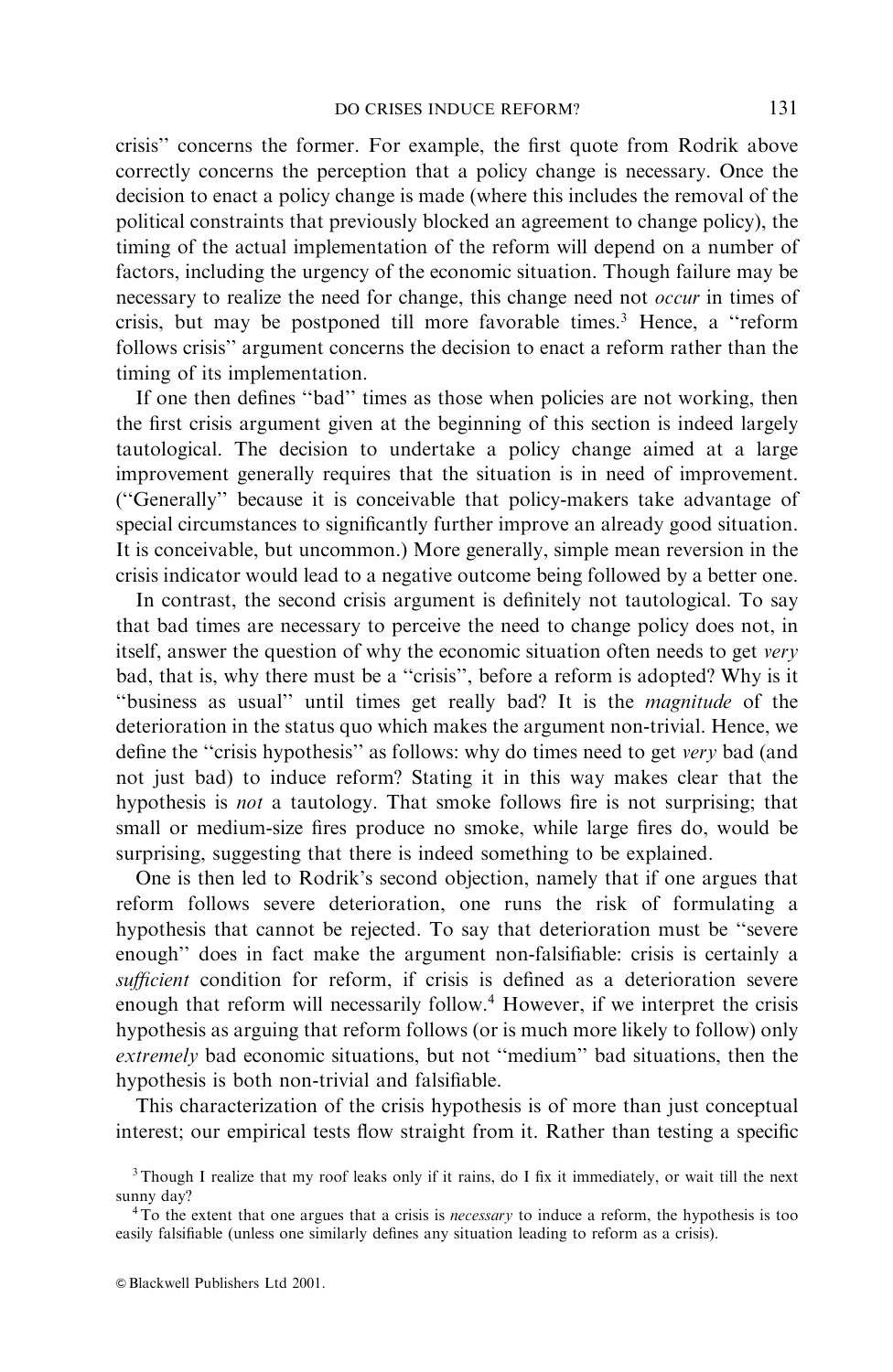### **DRAZEN AND EASTERLY**

theory or mechanism, our aim is to test directly whether very bad economic performance is more likely to lead to a significant improvement than will less bad performance. To preview our results, the answer will depend on which indicators are used to measure economic performance. The crisis hypothesis as we have formulated it receives strong support if we consider the behavior of inflation or the black market premium, and less support if we consider the current account, government budget deficits, or the growth rate of GDP. Before turning to the empirical results, we quickly summarize some theories underlying crisis hypotheses in order to see where these differences may come from.

### 3. THEORIES OF CRISIS AND REFORM

In this section, we summarize some basic theories of the relation between crisis and reform. The point of this section is not to be a summary of the literature, but to highlight some arguments that may help us better understand the differences we find in the empirical behavior of macroeconomic variables we find in the next section. Why is extreme deterioration associated with improvement for some variables but not others? A more complete summary of theories of crisis and reform may be found in chapters 10 and 12 of Drazen (2000), on which this section draws.

One argument on why a crisis may be necessary to induce significant reform concentrates on *perception* of the need for reform. Only when things get quite bad do we realize there is a permanent problem that whose solution requires a major policy change, rather than a problem that is transitory (and hence, requires no major action) or one that can be solved without far-reaching policy changes. The perception argument is not simply that the current situation is unacceptable, but that deterioration makes clear the need for a major policy change in a way that less extreme deterioration would not. This may be a simple salience argument (e.g. Akerlof, 1991). It may be that severe dislocations induce practitioners to change their view of the world (e.g. Harberger, 1993). By significantly changing priors of individuals, groups, and policy-makers, a crisis may make them more likely to overcome ideological skepticism and accept proposed policy changes.

Perception by itself is most likely to provide the link between crisis and reform when it is relatively easy both to agree on what sort of change is needed and to effect the change. Hyperinflation may be needed to realize the money supply process is out of control, but once the realization has been made, correcting the problem presents no economic problems and often few political problems as well. Severe social disturbances may be necessary for a widespread perception that wealth is distributed too unequally for the social good; in contrast to hyperinflation, however, correcting the problem is another story entirely. Differences across indicators in the effect of economic deterioration may reflect differences in the possibility of affecting those variables via policy changes.

Differences across indicators in the effect of economic deterioration may also be due to differences in costs that such deterioration implies. The higher the cost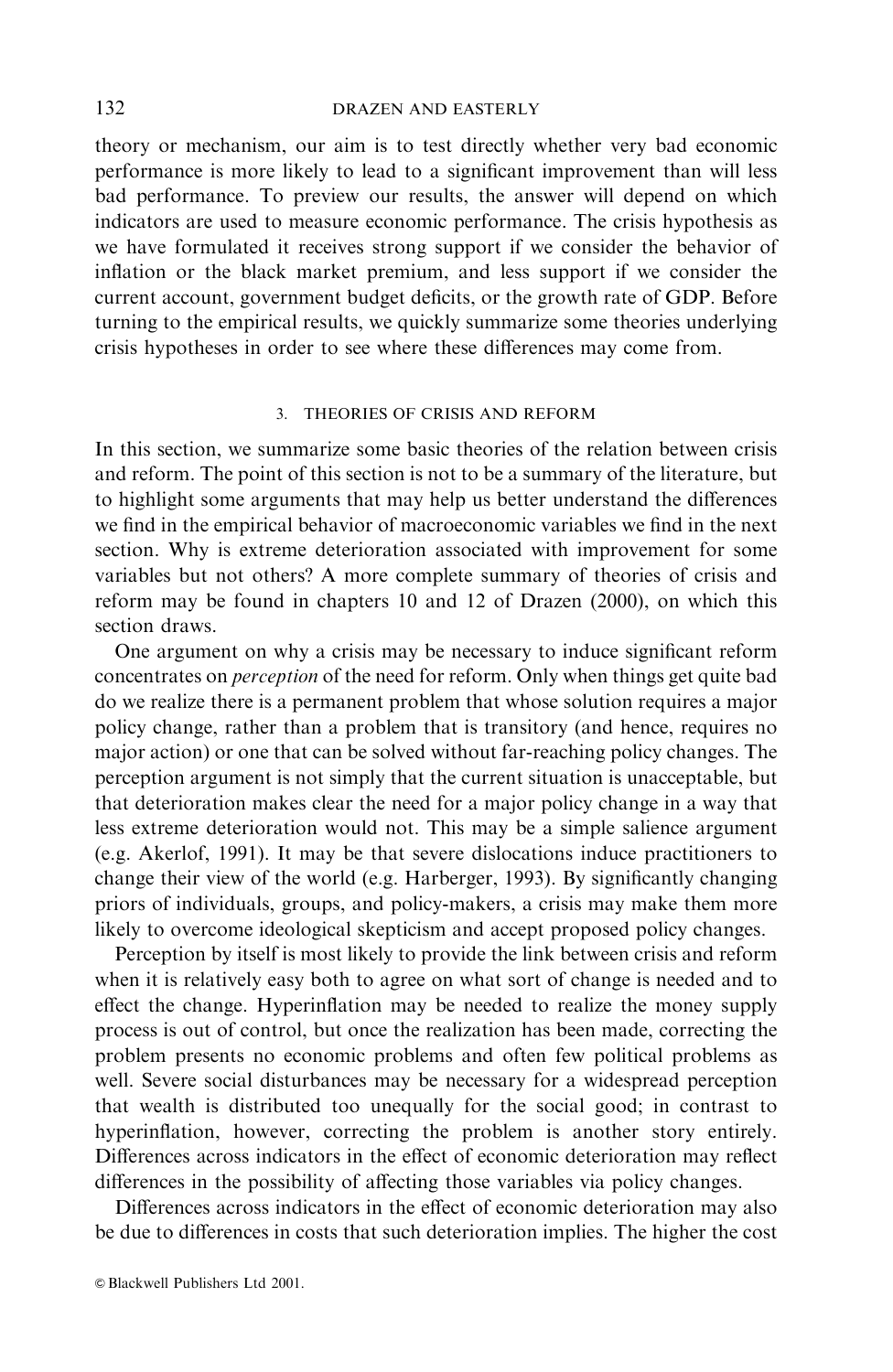associated with deterioration, the more likely a crisis is to induce a reform. For example, very high inflation may impose costs far greater than a high current account deficit, which in the short run means expenditures higher than output. The former would generate far more pressure for change than the latter.

These two arguments may be combined into one when we consider the *net* cost of reforming, that is the cost of changing policy relative to remaining with the status quo. Another way of saying that it is easier to affect some variables (like inflation) via feasible policy changes than others (like severe poverty) is that the costs of doing so are lower. Hence, hyperinflation may exhibit a pattern consistent with the hypothesis that crisis induces reform either because the costs of reducing hyperinflation are low and because the benefits are high (that is, the cost of remaining with the status quo are high).

Differences in the effect of economic deterioration may also reflect differences in even agreeing on what needs to be done, due to the nature of the reform. Rodrik (1996), for example, argues that macroeconomic stabilization, on the one hand, and liberalization and structural (i.e., microeconomic) reform, often lumped together in discussion of reform, should be seen as distinct. Among other things, there is far less consensus on what constitutes appropriate structural reform than on the need for macroeconomic stability. Lack of consensus means the perception that current policies do not work does not easily translate into the enactment of new policies.

A second argument for the role of crisis in enabling reform follows the models of uncertainty about individual benefits, pioneered by Fernandez and Rodrik (1991). In Labán and Sturzenegger (1994), socially beneficial policy change is delayed by high uncertainty about who will be the winners and who the losers from the change. What made reform possible was a sufficiently large deterioration of the status quo. The greater the uncertainty about the postreform environment, the greater the deterioration of the status quo must be to induce acceptance of uncertain reform. Hence, a crisis, defined as an extremely large deterioration of the status quo may be necessary for reform.

Two other relevant theories of the relation between crisis and reform introduce political behavior of interest groups more explicitly. One argument focuses on the ability of powerful vested interests to block policy change. According to Olson (1982), economic success creates powerful groups with vested interests who may naturally be against further policy changes which would be to their detriment. Their ability to block socially beneficial reform leads to the society becoming "sclerotic," as Olson terms it. If reform requires a significant weakening of the power of some interest groups, only a severe economic deterioration may be sufficient to weaken their power and bring about reform. A crisis is thus necessary to "reshuffle" interest groups in sclerotic societies. Arguments along these lines are common in the reform literature; see, for example, Nelson (1990, 1994).

Another type of model focuses not on the dissolution of powerful interest groups, but on their willingness to suspend their selfish interests and act in ways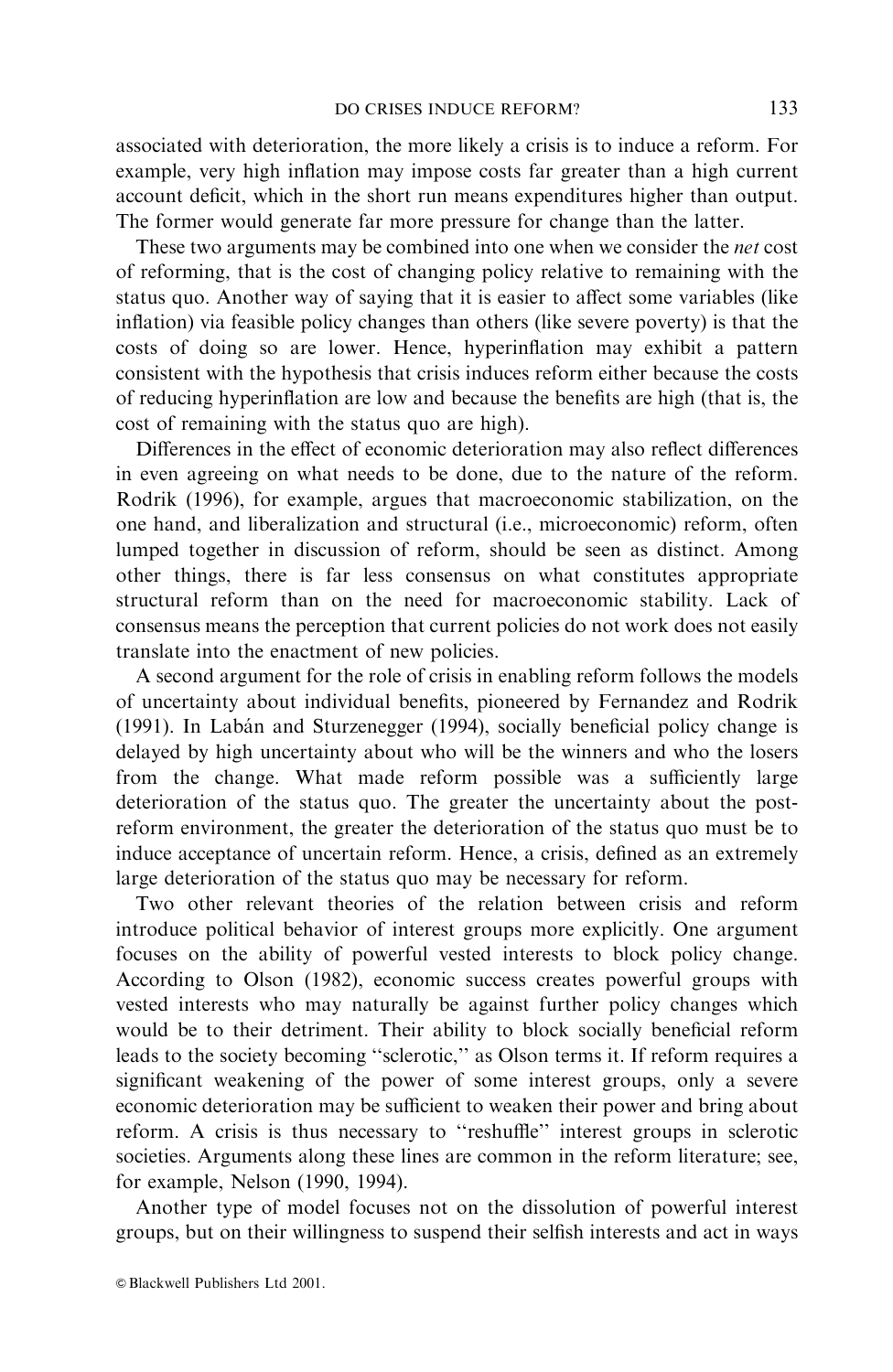that are socially beneficial. When the benefit from a policy change has the aspect of a public good as in the war of attrition model of Alesina and Drazen (1991), each individual perceives the possibility of large gain at small cost if someone else acts. There will thus be a large incentive to inaction. Given the large gap between the gain from acting and from someone else acting, a large deterioration of the status quo may be necessary to induce an interest group to accept a disproportionate part of the cost of a policy change and thus enable a reform to be enacted.

This result forms the basis of the argument of Drazen and Grilli (1993) on the benefit of crises in inducing policy reform. Since higher pre-reform distortions induce an earlier expected reform, the government, by inducing a crisis, can hasten the expected date of reform. Intuitively, if what is blocking a reform is the inability to gain consensus on how the burden of reform is to be divided among interest groups, a crisis can hasten agreement by increasing the distortion associated with the status quo, thus raising the cost of not agreeing to reform. A crisis will make each interest group more amenable to reform, and hence shorten the expected delay in adopting a reform. In fact, as Drazen and Grilli show, if the expected date of reform is significantly brought forward, lower pre-reform utility implies that expected welfare can actually rise due to the crisis.<sup>5</sup>

This argument should be seen as complementary to the first theory on the role of perceptions of the need for a change in policy. A crisis may not so much induce interest groups to see the world differently in intellectual terms, but to realize that their political interactions must change. As Williamson (1994, p. 19) puts the point,

... a sufficiently acute crisis may also create a consensus that the old order has failed and needs to be replaced, leading individuals and groups to accept that their special interests need to be sacrificed (along with those of other special interest groups) on the altar of the general good.

Like arguments based on perceptions of the need to reform, more explicitly political theories suggest that a severe economic deterioration need not have the same effect on all economic variables in terms of their subsequent performance. Even controlling for the severity of a crisis, the effect of crisis in inducing reform depends critically on what sort of reform is being considered. For example, Nelson (1994) has argued that severe crisis

generates a strong popular desire for a take-charge government with a plausible plan to contain the emergency.... But it is much less obvious that crisis generates acceptance of permanent structural reforms. Whether it does so depends in good part on the perceived causes of the crisis.

 $5$ This argument depends on the specific role that a crisis plays in a war-of-attrition model and should not be taken to imply that crises increase welfare in general in economies where necessary reforms are delayed.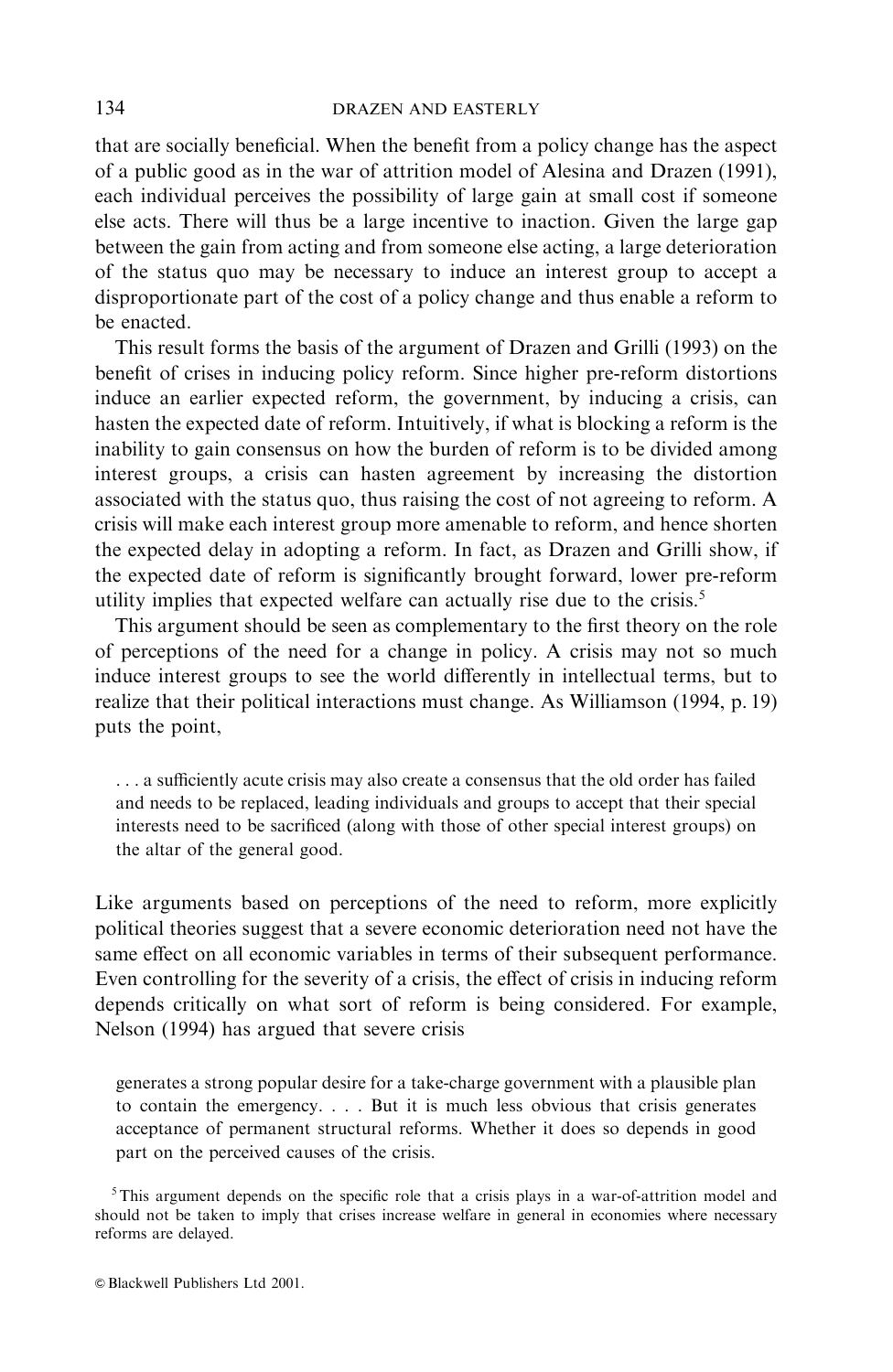Moreover, though the causes of a crisis (mismanagement, corruption, temporary shocks) very much dictate the response to the crisis, the nature of reform is crucial as well. Some reforms are induced by crisis that simply creates the perception of the value of a change. Others require sufficient severity to induce significant restructuring. Still others may not be induced by even very severe crises, not because of the lack of a sufficiently severe crisis, but because of the difficulty of the reform itself.

Foreign assistance complicates the picture. The relation between crisis and reform may depend on the effect of crisis on the receipt of foreign assistance. Aid that encourages reform may be more likely given in times of crisis. Aid may also be conditional on reform. Conversely, aid may soften the effect of a crisis and thereby make reform less likely. Moreover, the effectiveness of aid in inducing reform may depend on a country first passing through a crisis. The theoretical literature contains models where aid may either hasten or delay reform. In general, unconditional aid is seen as delaying reform, as in the work of Fernandez-Arias (1997), Svensson (1999a, 1996b), and Drazen (1999). This work suggests that economic deterioration that induces aid flows may not induce reform.

## 4. EMPIRICAL RESULTS

As indicated in the Introduction, empirical studies of the crisis hypothesis are rare. The basic problem is in finding measures of crisis and reform (especially the former) and designing a formal empirical test in a way that leads to convincing results. Our approach begins by defining a "crisis" as extremely low macroeconomic performance, as measured by different macroeconomic indicators relative to some reference level. Our simple test of the relation between "crisis" and "reform" is to consider the effect of poor macroeconomic performance at date  $t$  (the "crisis") on performance at some later date, taken to indicate the presence or absence of reform.

Our approach follows Bruno and Easterly (1996). They find that, measuring "reform" by subsequent inflation performance, high-inflation countries are more likely to undertake stabilization than moderate-inflation countries. That is, the correlation between inflation today and inflation tomorrow is not monotonically positive, but turns negative for high inflation. At high enough inflation (150–200 percent per year), there is a *negative* relation between current and inflation lagged five years. They take this as evidence of the crisis hypothesis, because it says that countries with extremely high inflation today will have lower inflation tomorrow than those countries in which inflation is only moderately high.<sup>6</sup>

We extend the Bruno–Easterly results in two main ways – we both consider a wider set of variables; and, for a given variable, we consider alternative ways of

 $6$  Bruno and Easterly (1996) found a possibly related result that growth after inflation crises (defined as  $40+$  annual inflation) is higher after the crisis ends than before the crisis.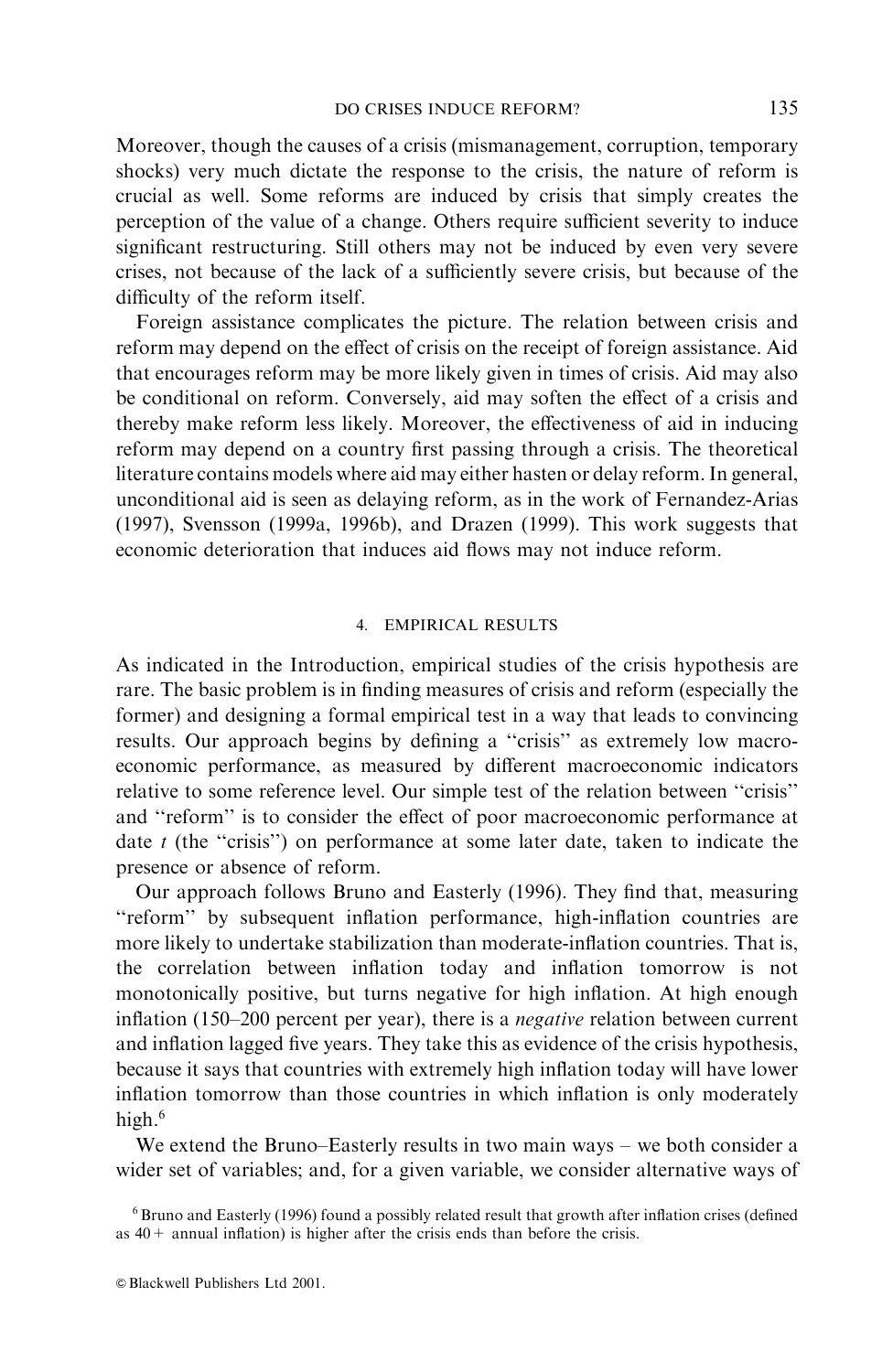how to define a reference level relative to which a crisis is measured. As in Bruno and Easterly, the basic idea is to look at an indicator of macroeconomic performance at t and at subsequent dates  $t + s$  for  $s > 0$ . Normally an indicator will be positively correlated across periods because policy indicators are persistent over time. The crisis hypothesis is represented by extremely poor performance at t implying not simply good performance at  $t + s$ , but *better* performance at  $t + s$  than if performance at t was just moderately bad. If  $I_{it}$  is the crisis indicator in country  $i$ , then we interpret the crisis hypothesis as saying "for some extreme range of  $I_{ii}$ ,  $I_{ii} > I_{ii}$  implies  $I_{ii+s} < I_{ii+s}$ ." For ease of later exposition, we call this a "crossover."

The indicators that we use are inflation, the black market premium, the growth rate of GDP per capita, the current account deficit, and the public sector deficit. The results are striking in the two general patterns that we see: inflation and the black market premium illustrate behavior consistent with the crisis hypothesis, while growth rates, fiscal balance, and the current account balance do not (although we will see later that the current account balance excluding aid financing is mildly consistent with the crisis hypothesis). These results are robust to how the variables are measured.

#### $4.1$ **Inflation**

We begin with inflation. The data consist of yearly rates of CPI inflation over the period 1952-1996 for a sample of 156 countries. We consider two ways of organizing relative inflation performance. The first is to divide inflation episodes into percentiles according to the inflation rate in the country at  $t-5$  and to consider median inflation in each percentile group five years later. Each percentile contains 42 observations. These results are presented in Table 1 and Figure 1, where we consider the 90th percentile (corresponding to median

| Percentile of inflation,<br>lagged five years | Median inflation,<br>lagged five years | Median inflation,<br>today |  |
|-----------------------------------------------|----------------------------------------|----------------------------|--|
| 90                                            | 27                                     | 23                         |  |
| 91                                            | 29                                     | 22                         |  |
| 92                                            | 32                                     | 24                         |  |
| 93                                            | 36                                     | 32                         |  |
| 94                                            | 45                                     | 36                         |  |
| 95                                            | 55                                     | 43                         |  |
| 96                                            | 68                                     | 70                         |  |
| 97                                            | 94                                     | 45                         |  |
| 98                                            | 133                                    | 32                         |  |
| 99                                            | 591                                    | 25                         |  |

TABLE 1 WORST INFLATION FIVE YEARS AGO COMPARED TO TODAY'S INFLATION, 1953-1996

Note: Each percentile contains 42 observations.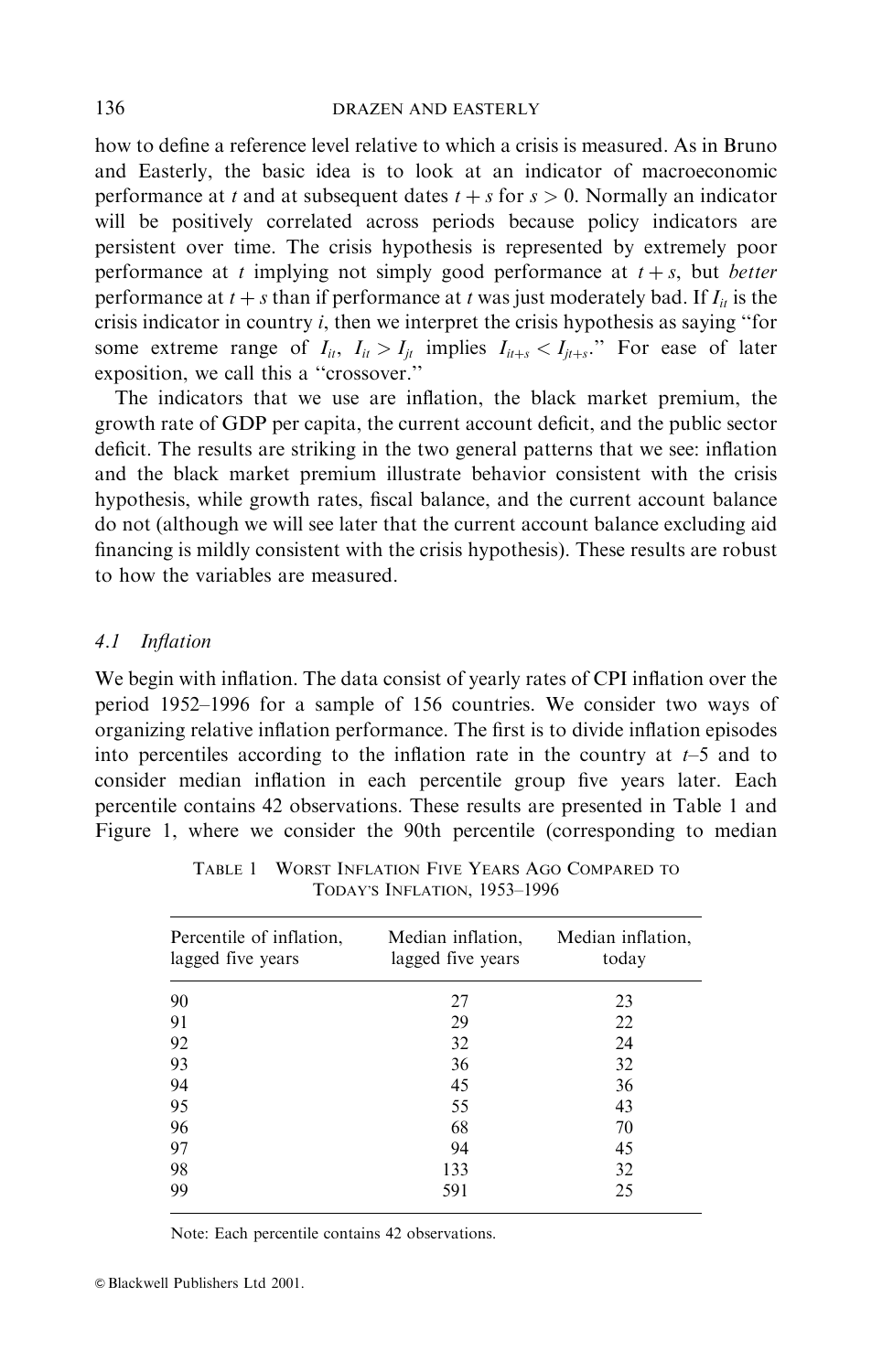

Median inflation today is decreasing in the percentile of inflation five years ago Figure 1. in the upper percentiles.

inflation of 27 percent per year) and above. We find that inflation today is increasing in inflation five years ago until one reaches the 96th percentile (which corresponds to median annual inflation of 68 percent). Above this level, inflation is decreasing in the level of inflation five years ago. The results on the 99th percentile (median inflation 591 percent) are particularly striking: the confidence band is fairly narrow and lies entirely below the confidence band on the peak at the 96th percentile. In other words, having 628 percent inflation today is likely to lead to lower inflation five years from now (21 percent) than is having 72 percent inflation (which predicts 66 percent inflation five years from now). These results echo those of Bruno and Easterly (1996) and support the crisis hypothesis.

Another way of organizing the data is to divide inflation episodes into a small number of groups and trace inflation performance over subsequent years. We divide inflation episodes in countries in our data into three groups: inflation from 40-100 percent in some years, 100-1,000 percent, and over 1,000 percent and then look at inflation performance in years since inflation first passed the respective critical level. Since there are only six episodes of  $1,000 +$  inflation in the data 1952–1996 (excluding transition countries, on which more in a

© Blackwell Publishers Ltd 2001.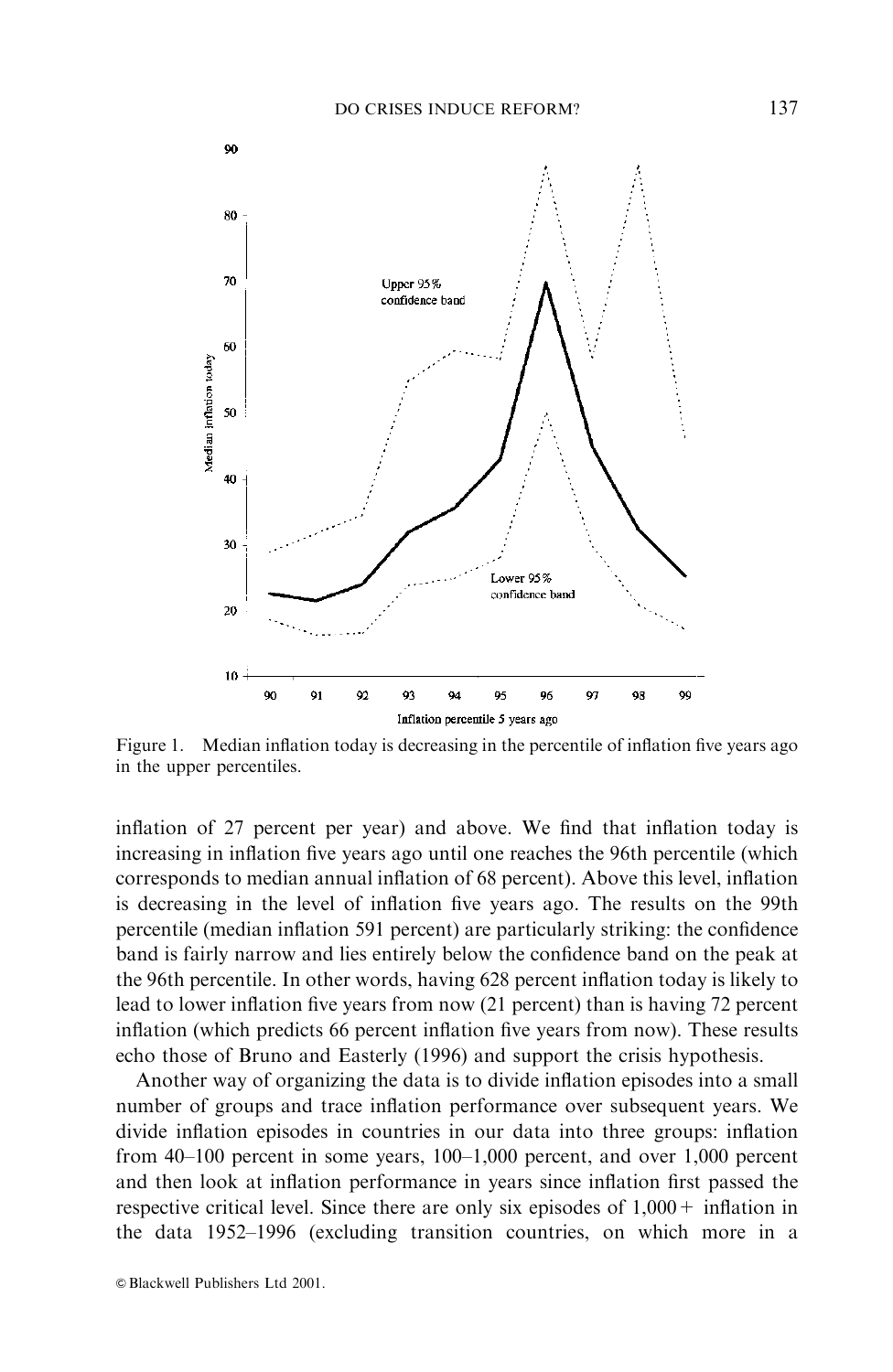

Figure 2a. Modern and historical cases of subsequent behavior of inflation after it reaches  $1,000 + 100 + 1$ , and  $40 + 1$ .

moment), we supplement the data with 12 historical episodes of  $1,000 +$ inflation.<sup>7</sup> Looking at median inflation in each group (Figure 2a), we find that the median rate of inflation for countries in the first (initial inflation of 40–100 percent) group did not show a significant change over the subsequent five years. The median rate of inflation for countries in the second (initial inflation of 100– 1,000 percent) group fell markedly over the subsequent five years, to a level that was insignificantly different from that of the first group. Median inflation for countries in the third (initial inflation above 1,000 percent) group, however, fell far more, to about 15 percent median inflation rate after five years and about 10 percent after eight years. After five years, the median inflation rate in the group with initial inflation above 1,000 percent was 33 percentage points lower than in the group with initial inflation between 100 and 1,000 percent, a difference that is statistically significant. This is our first example of a "crossover."

 $7$ The six modern countries are Argentina, Bolivia, Brazil, Indonesia, Nicaragua, and Peru. The historical episodes and start dates of 1,000 + inflation are: Austria 1922, China 1947, Germany 1922, Greece 1943, Hungary (1923, and again in 1945), Korea 1945, Poland 1923, Romania 1947, Russia 1919, and Taiwan 1948.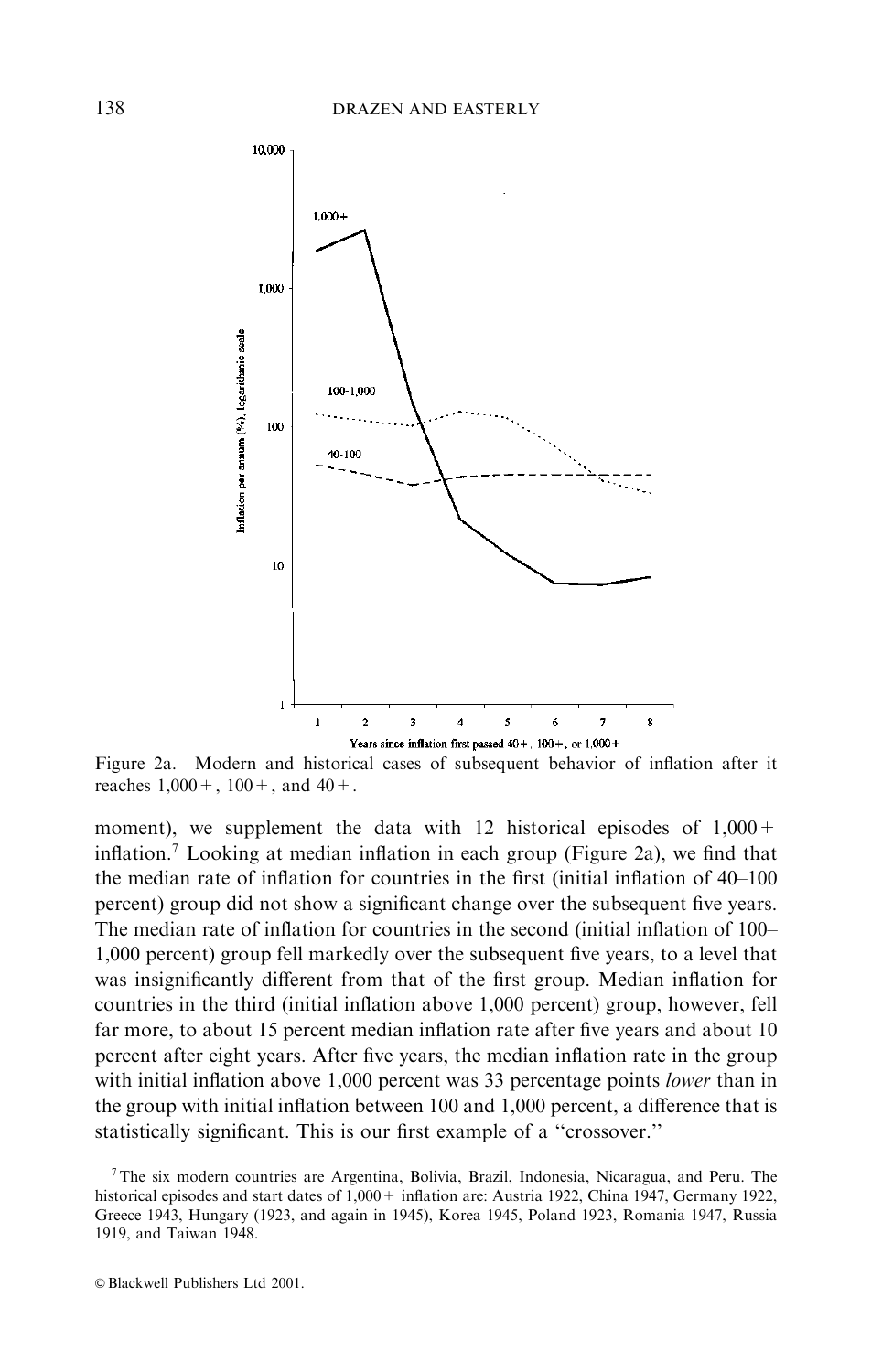

Figure 2b. Extreme and moderate inflations in transition countries.

We believe the transition countries should be considered separately, because of the special nature of their transition from planned economy to market. We use data on yearly inflation from 1989 to 1998 in 25 transition economies in Eastern Europe and the former Soviet Union (FSU). The pattern in the transition countries supports the idea that extreme inflation soon comes down to a low level, although the evidence for crossover is not as clear as it was in Figure 2a. Figure 2b shows the median inflation in 15 transition economies where inflation reached over 1,000 percent (mostly, but not entirely, FSU economies). This inflation had come down after six years to slightly below that of the 10 transition countries where inflation topped 40 percent but never topped 1,000 (mostly, but not entirely, Eastern Europe).

In addition to looking simply at absolute inflation performance over time, we considered inflation measured at a point of time relative to the country average over the sample and the global average in that year. On the basis of these observations of mean normalized log inflation, we considered an inflation "crisis" defined as an observation two standard deviations or more above the mean. Grouping inflation observations in this way, we then traced the standard

© Blackwell Publishers Ltd 2001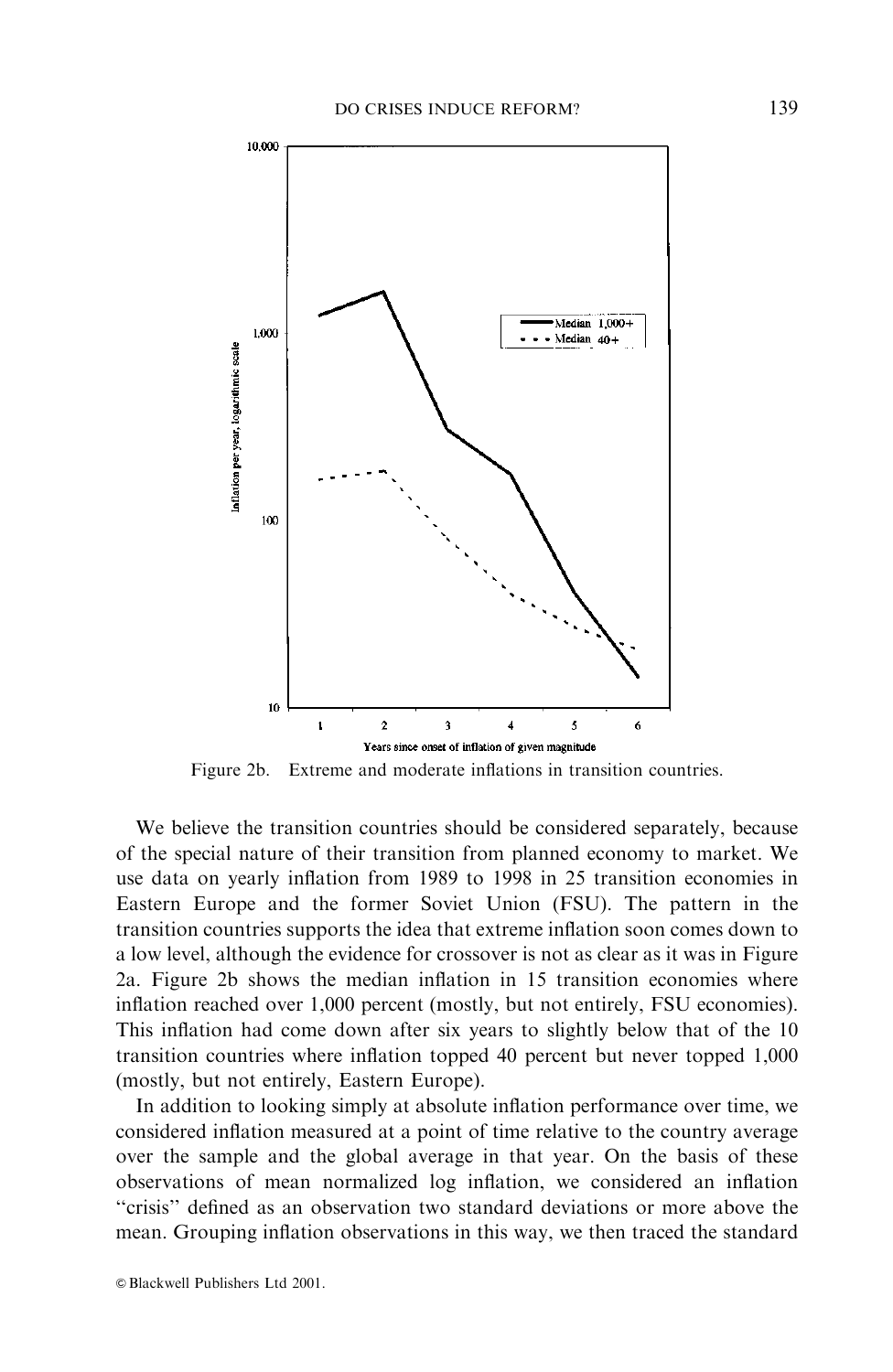deviation of log inflation from its mean in prior and subsequent years. We compare the evolution of inflation to episodes in which inflation was initially 1.5, 1, or 0.5 standard deviations from the country and global mean (Figure 3). Organizing the data in this way tells a similar, though perhaps less clear, story. In terms of deviations from mean inflation, inflation 2 or more standard deviations above the mean falls rapidly (as does inflation at 1 and 1.5 standard deviations above the mean), falling below the mean after about seven years. There is not much of a "crossover" however. It is interesting that the evidence for "crossover" is much stronger with absolute inflation crises than it is with relative inflation crises.

How do other crisis variables affect inflation persistence? It could be that having another crisis indicator at a high level increases the pressure to stabilize. We examine the top decile of inflation lagged five years. We calculate the median black market premium for this sample (29 percent) and divide the sample into "high black market premium"  $(>29)$  and "low black market premium"  $(< 29$ ). Figure 4 shows the graph of inflation today versus inflation five years ago for the two samples. We see the same pattern as in Figure 1 for both samples, i.e. a hump shape where extreme inflation five years ago is associated with lower inflation today than is a less extreme level of inflation five years ago.

#### **Black Market Premium**  $4.2.$

We next consider the black market premium, organizing the data as above both



Figure 3. Mean normalized inflation with inflation crises at different standard deviations in year 1.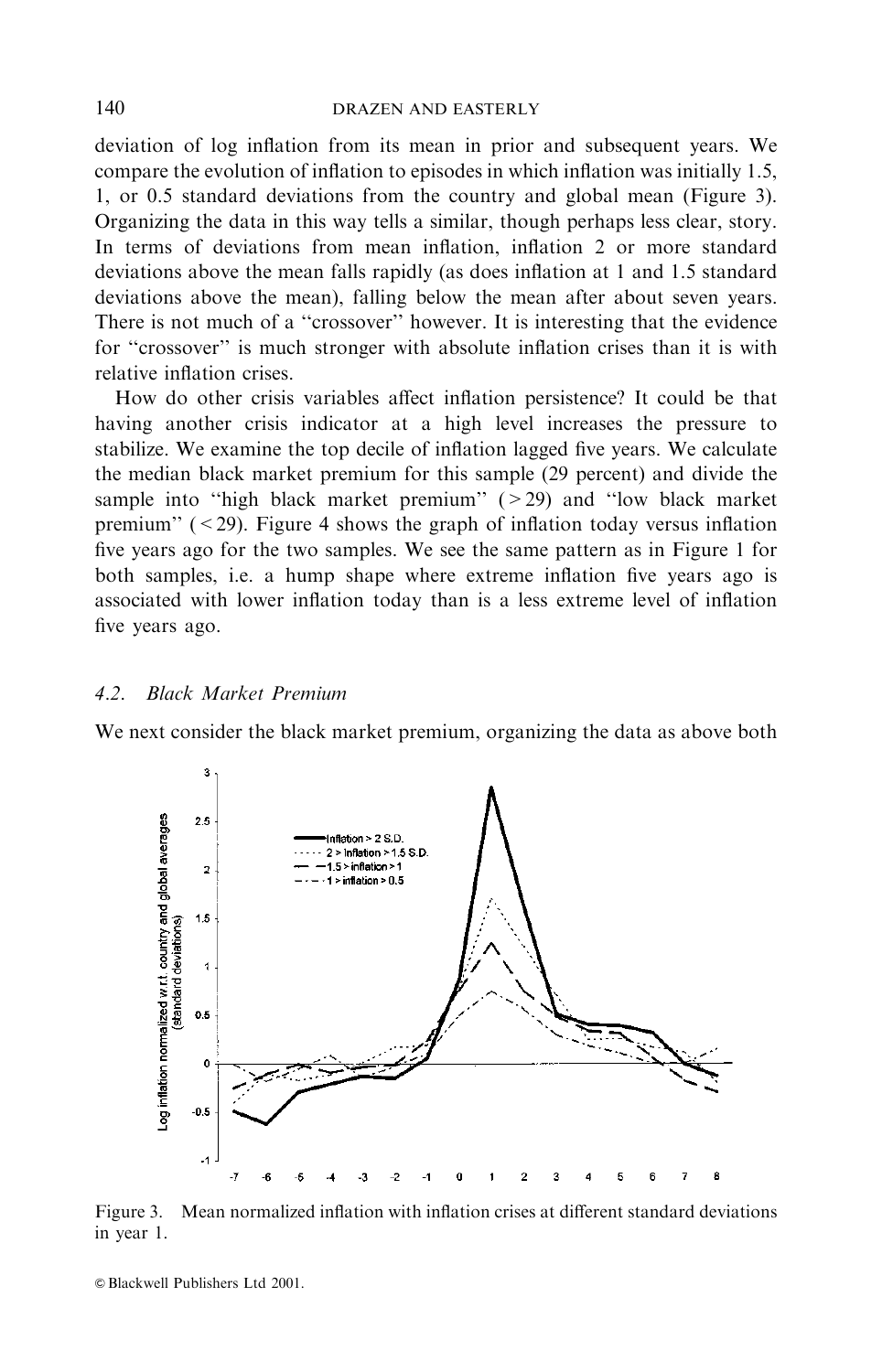

Figure 4. Inflation persistence at high and low values of black market premium.

by percentiles and into smaller groups. We use annual observations on the black market premium for a sample of 127 countries over the period 1960–1993. The behavior of the black market premium is similar to the behavior of inflation, exhibiting crossovers consistent with the crisis hypothesis.

Consider first the division of episodes of high black market premiums into percentiles according to the black market premium at  $t-5$ . We compare the median black market premium at  $t-5$  with the median premium at t in each group. These results are presented in Table 2 and Figure 5, where we consider the 90th percentile (corresponding to median black market premium of 112) percent) and above. As with the inflation data, there is a crossover. The 99th percentile has a median black market rate after five years below that of a lower percentile (the peak is at the 96th percentile). The confidence bands are wide for the other percentiles besides the 99th (and the 97th), although the median at the 99th percentile still lies below the confidence band of the 96th percentile. The 96th percentile corresponds to a black market premium of 309 percent, which predicts a black market premium in five years of 317 percent. The 99th percentile corresponds to a black market premium of 1,038 percent (median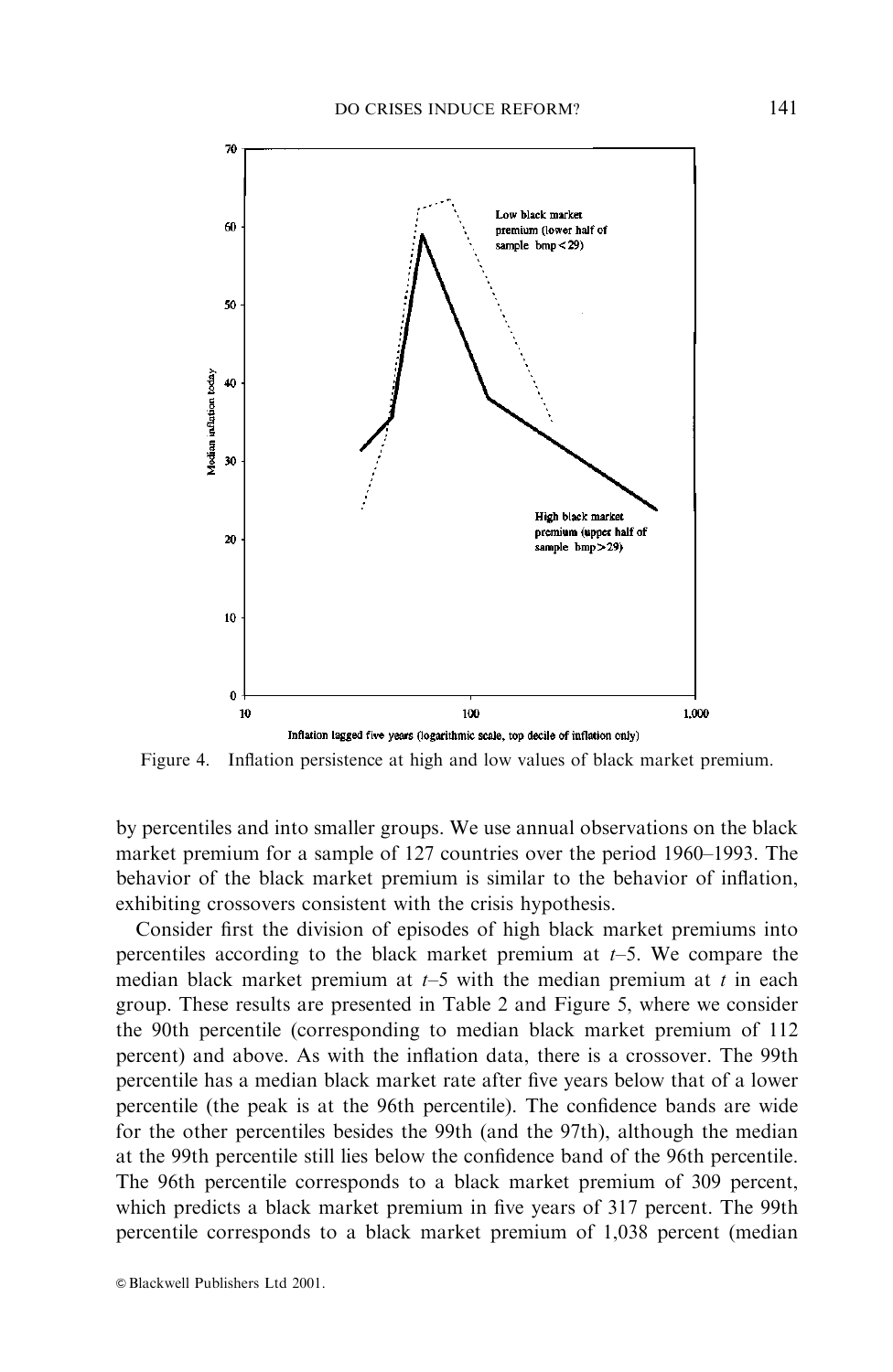## DRAZEN AND EASTERLY

| Percentile of black market<br>premium, lagged five years | Median black market<br>premium in percentile,<br>lagged five years | Median black market<br>premium, today |
|----------------------------------------------------------|--------------------------------------------------------------------|---------------------------------------|
| 90                                                       | 112                                                                | 80                                    |
| 91                                                       | 131                                                                | 117                                   |
| 92                                                       | 150                                                                | 62                                    |
| 93                                                       | 191                                                                | 159                                   |
| 94                                                       | 224                                                                | 182                                   |
| 95                                                       | 268                                                                | 224                                   |
| 96                                                       | 309                                                                | 317                                   |
| 97                                                       | 388                                                                | 292                                   |
| 98                                                       | 601                                                                | 232                                   |
| 99                                                       | 1.038                                                              | 69                                    |

|  | TABLE 2 WORST BLACK MARKET PREMIUM FIVE YEARS AGO COMPARED TO |  |  |  |
|--|---------------------------------------------------------------|--|--|--|
|  |                                                               |  |  |  |

Note: Each percentile contains 32 observations.



Figure 5. Median black market premium today is decreasing in the percentile of black market premium five years ago in the upper percentiles.

142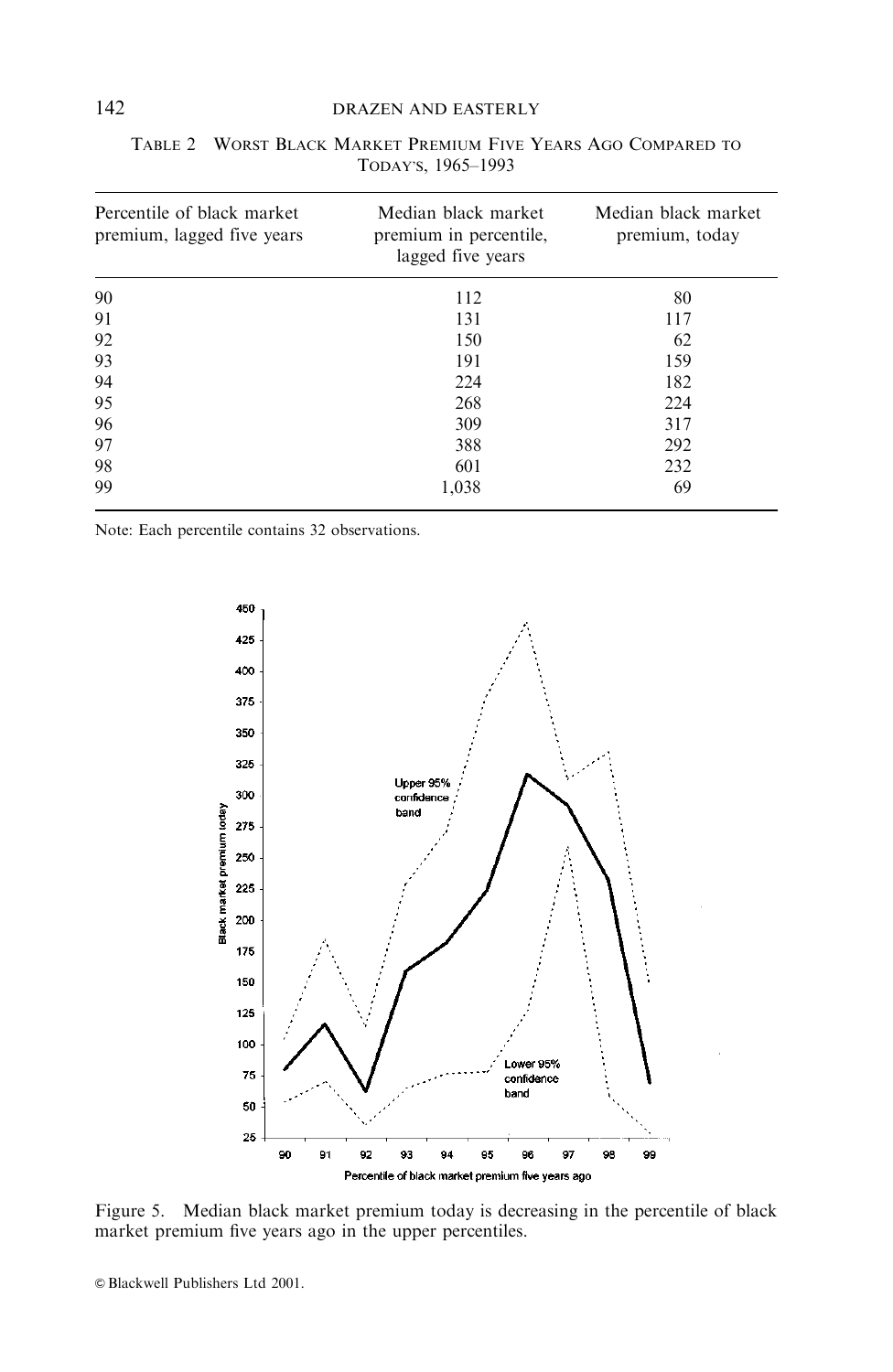

Figure 6. Black market premiums after they pass  $1,000 + 0,100 + 0,$  and  $40 + 0$ .

for the percentile), which predicts a black market premium in five years of 69 percent.<sup>8</sup>

We also organize the data on episodes of high black market premiums into three groups (a premium between 40 and 100 percent, 100 to 1,000 percent, and above 1,000 percent) and trace the behavior of the median in each group in the six years since the beginning of the episode (Figure 6). Episodes of a black market premium of over 1,000 percent at some date have a median black market premium significantly lower five years later than episodes of a black market premium between 100 and 1,000 percent. This crossover, like that of high inflation, also supports the crisis hypothesis.

# 4.3. Current Account Balance and Fiscal Deficits

In contrast to the results for inflation and the black market premium, we find no support for the crisis hypothesis for the three other indicators in either sort of

<sup>&</sup>lt;sup>8</sup> These results, as well as those for inflation, can be taken as indicating that the crisis hypothesis really holds at only extreme levels like the 96th percentile and above of a crisis variable. This means that the crisis hypothesis is not that relevant for the majority of the sample with less extreme crisis indicators.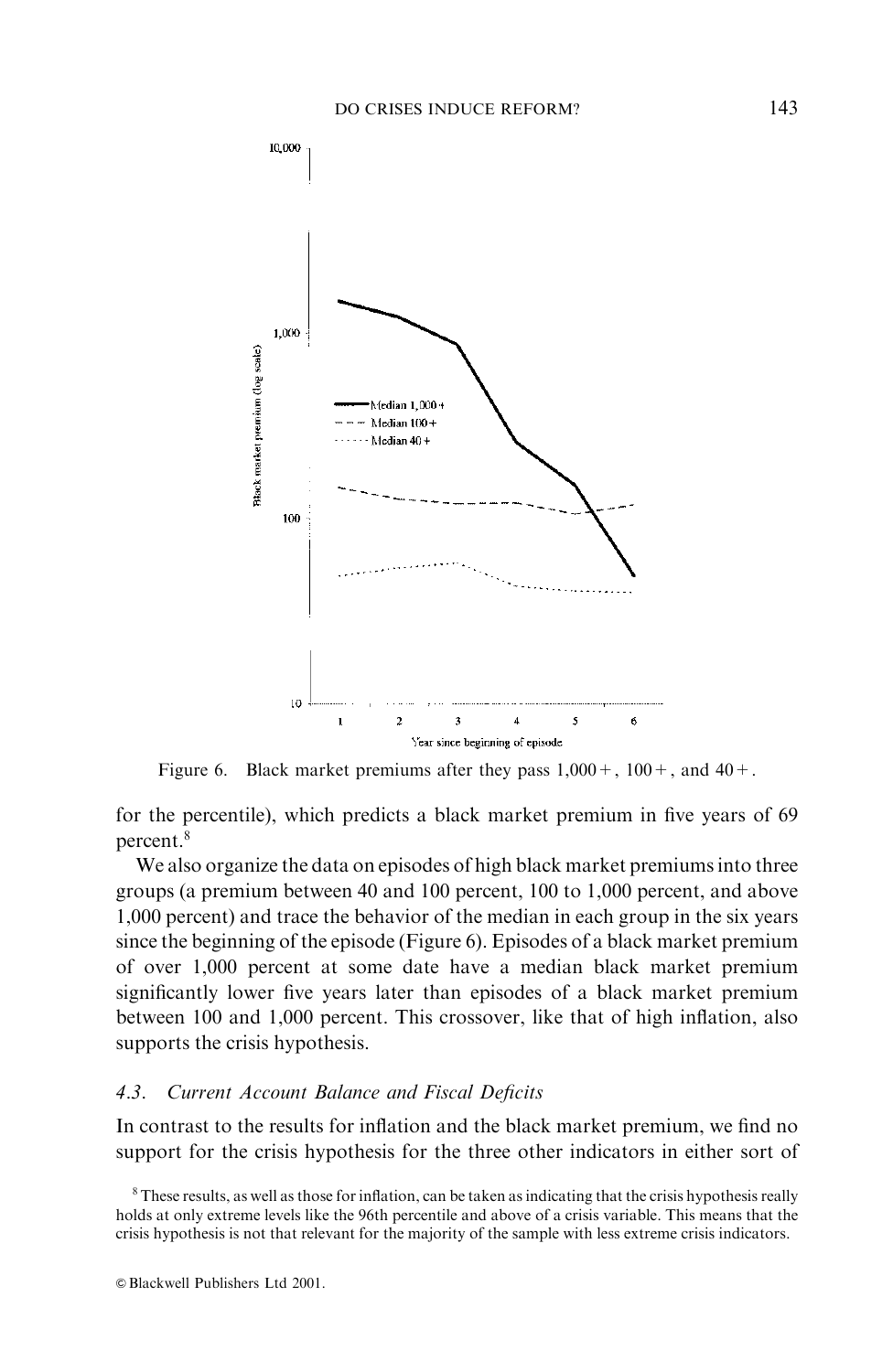test. We begin by reviewing the evidence for the current account deficit (inclusive of deficits financed by foreign aid), expressed as a percentage of GDP, with annual data for a sample of 152 countries over the period 1970–1996.

In the percentile test, for example, there is a positive correlation between values at  $t-5$  and five years later (Table 3 and Figure 7). There is mean reversion, but not "crossover." The 99th percentile of current account deficit as a percentage of GDP corresponds to a median deficit of 48 percent, falling to a still enormous median deficit of 34 percent after five years. The relation between the median deficit at  $t$  and five years later is fairly strongly monotonic as one moves down to the 90th percentile. Dividing countries into groups of initial current account deficit to GDP of 0 to  $-5$  percent,  $-5$  to  $-10$  percent, and below

TABLE 3 WORST CURRENT ACCOUNT DEFICITS FIVE YEARS AGO COMPARED TO **CURRENT ACCOUNT DEFICIT TODAY, 1970-1996** 

| Percentile of current account<br>balance/GDP, lagged<br>five years | Median current account<br>balance/GDP, lagged<br>five years | Median current<br>account balance/GDP,<br>today |
|--------------------------------------------------------------------|-------------------------------------------------------------|-------------------------------------------------|
| 90                                                                 | $-13.9$                                                     | $-4.1$                                          |
| 91                                                                 | $-14.9$                                                     | $-6.4$                                          |
| 92                                                                 | $-16.3$                                                     | $-11.5$                                         |
| 93                                                                 | $-17.6$                                                     | $-13.1$                                         |
| 94                                                                 | $-19.1$                                                     | $-10.2$                                         |
| 95                                                                 | $-20.6$                                                     | $-15.0$                                         |
| 96                                                                 | $-23.1$                                                     | $-10.9$                                         |
| 97                                                                 | $-26.9$                                                     | $-10.0$                                         |
| 98                                                                 | $-35.3$                                                     | $-20.8$                                         |
| 99                                                                 | $-48.0$                                                     | $-34.0$                                         |

Note: Each percentile contains 21 observations.



Figure 7. Median current account balance/GDP relative to current account balance/ GDP percentile five years ago.

© Blackwell Publishers Ltd 2001.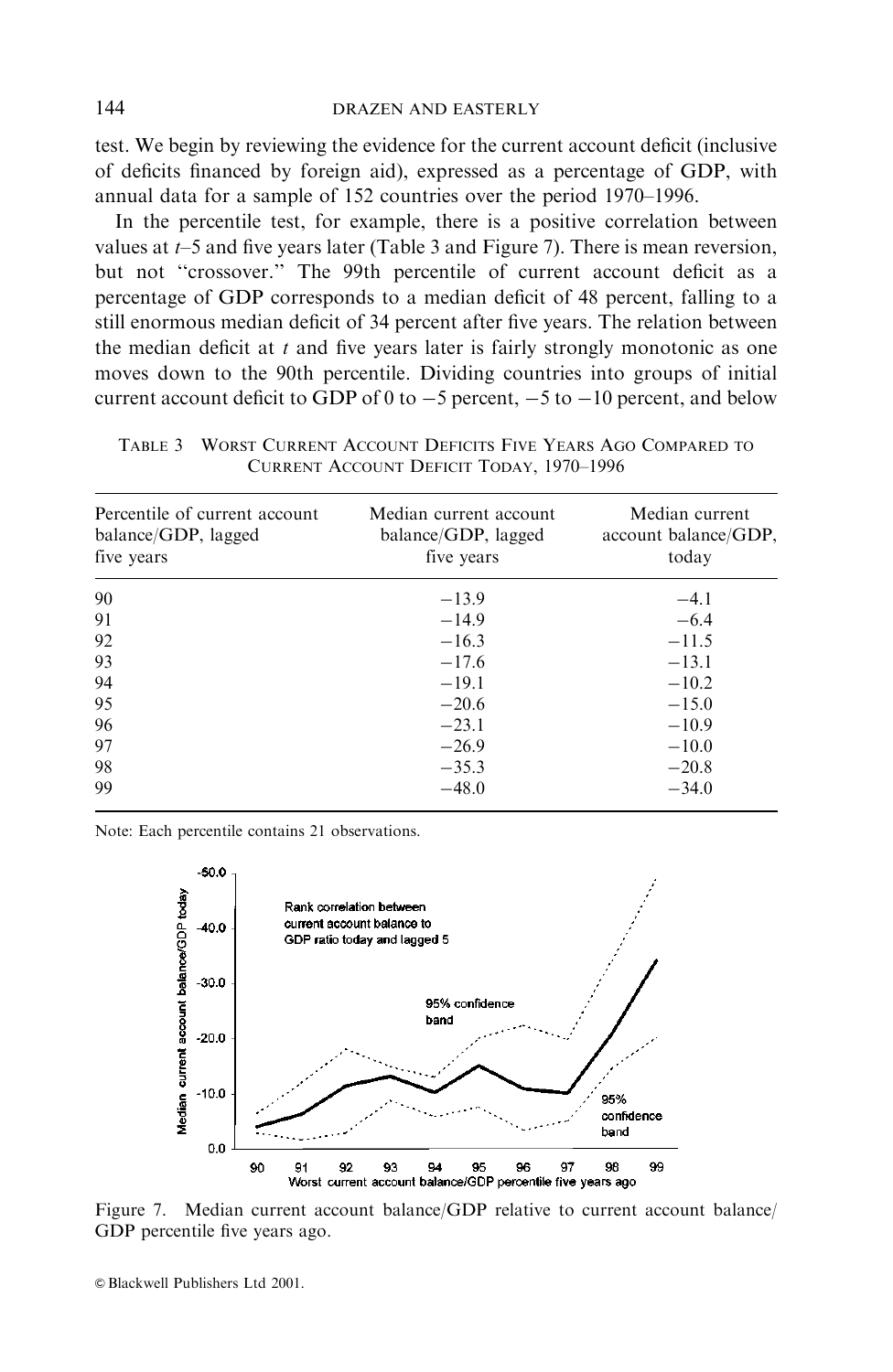$-10$  percent displays analogous monotonicity when one considers median values over the eight years since the initial episode (Figure 8). Here too there is mean reversion, but no crossover.

The behavior of the fiscal deficit is qualitatively similar. We consider the public sector balance as a fraction of GDP for a sample of 84 countries over the period 1965–1994 (note that the sample is much smaller with public deficits, since we are using consolidated public sector deficits culled from World Bank and IMF reports). Table 4 and Figure 9 give the percentile results. Figure 10 shows the behavior of the median of episodes for three groups – fiscal deficit of 10 percent or higher, deficit of 5 to 10 percent, and deficit of 0 to 5 percent. In both ways of organizing the data on fiscal deficits, we observe significant mean reversion, but the absence of crossover.

#### $4.4$ Growth

As a last variable, we consider the correlation of growth behavior over time, using data on per capita growth for a sample of 169 countries over the period 1961–1996. Table 5 and Figure 11 do not show a clear pattern other than



Figure 8. Current account balances, after starting at below  $-10$ , below  $-5$ , and below 0.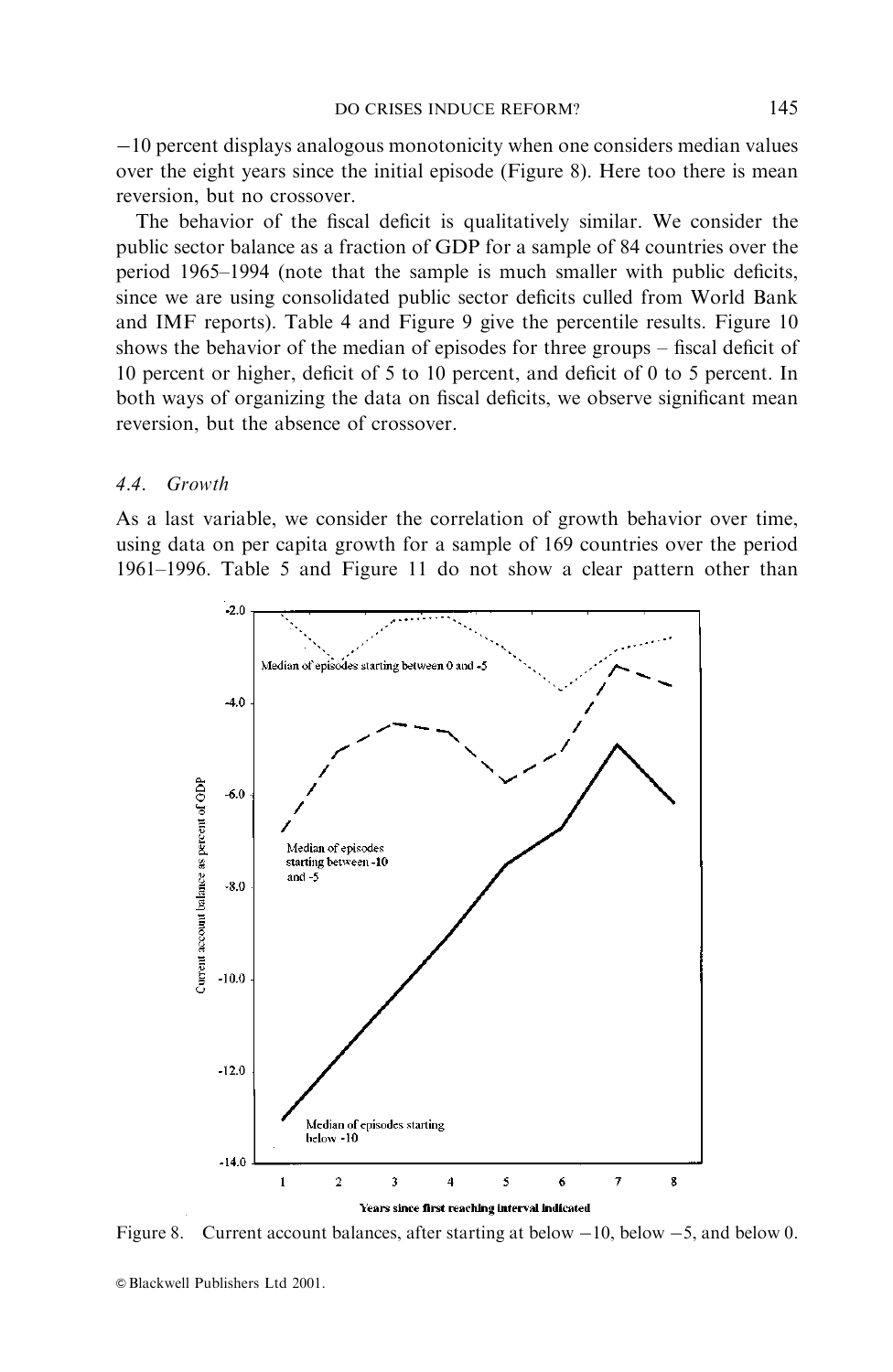## DRAZEN AND EASTERLY

| Percentile of worst public<br>sector balance/GDP,<br>five years ago | Median public sector<br>balance/GDP five years ago,<br>in percentile | Median public sector<br>balance/GDP, today |
|---------------------------------------------------------------------|----------------------------------------------------------------------|--------------------------------------------|
| 90                                                                  | $-12$                                                                | $-6$                                       |
| 91                                                                  | $-13$                                                                | $-8$                                       |
| 92                                                                  | $-13$                                                                | $-8$                                       |
| 93                                                                  | $-14$                                                                | $-7$                                       |
| 94                                                                  | $-14$                                                                | $-11$                                      |
| 95                                                                  | $-15$                                                                | $-7$                                       |
| 96                                                                  | $-16$                                                                | $-9$                                       |
| 97                                                                  | $-17$                                                                | $-10$                                      |
| 98                                                                  | $-20$                                                                | $-12$                                      |
| 99                                                                  | $-28$                                                                | $-16$                                      |

| TABLE 4 WORST PUBLIC SECTOR BALANCES FIVE YEARS AGO COMPARED TO TODAY'S |
|-------------------------------------------------------------------------|
| PUBLIC SECTOR BALANCE, 1965–1994                                        |

Note: Each percentile contains 12 observations.



Figure 9. Median public sector balance/GDP relative to worst public sector balance/ GDP percentile five years ago.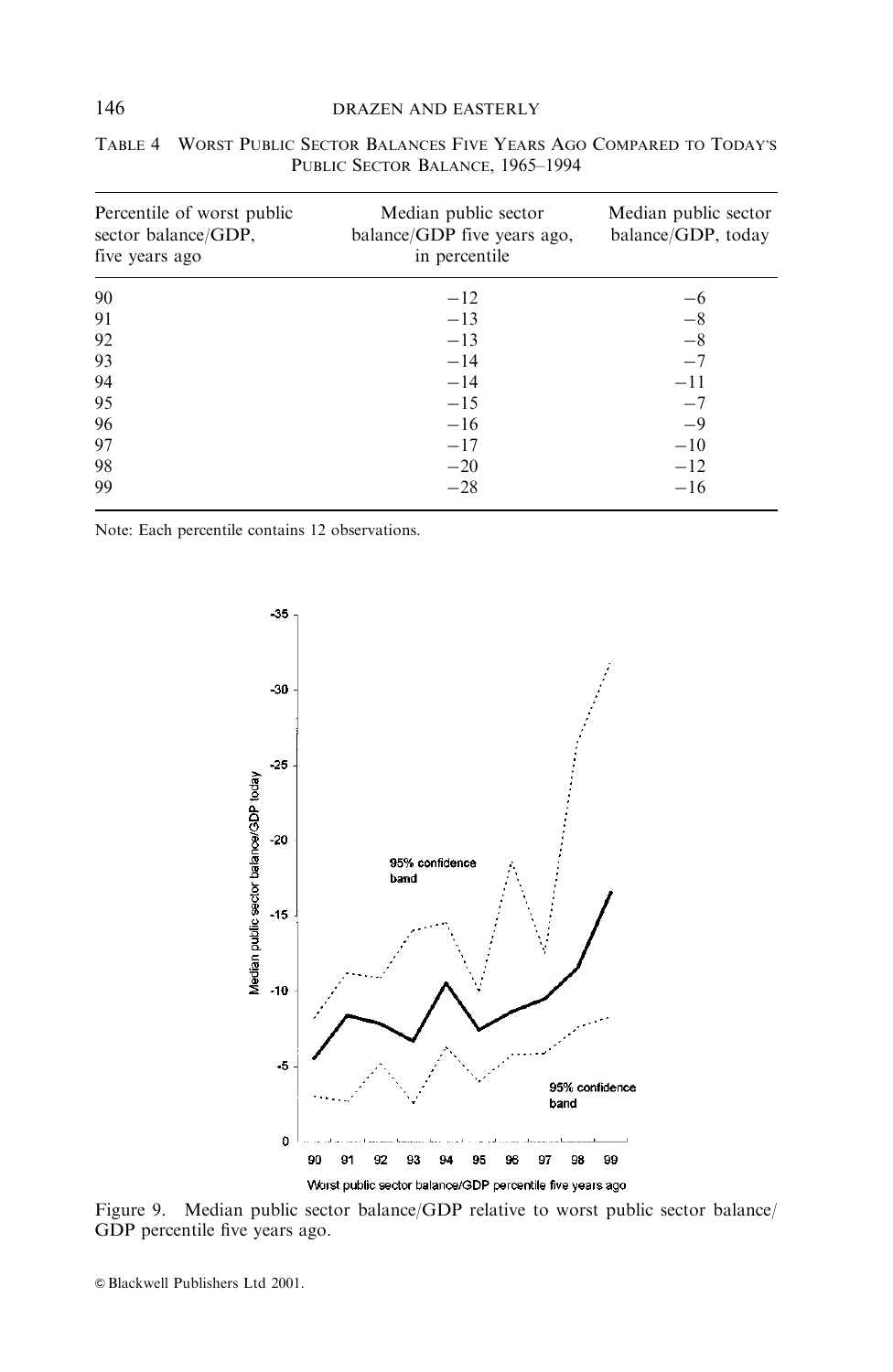

Figure 10. Budget balances after initial level of  $-10$  or below,  $-10$  to  $-5$ , and  $-5$  to 0.

| Percentile of worst growth per<br>capita, logged four-year period | Median growth, lagged<br>four-year period | Median growth, current<br>four-year period |
|-------------------------------------------------------------------|-------------------------------------------|--------------------------------------------|
| 90                                                                | $-2.9$                                    | $-1.2$                                     |
| 91                                                                | $-3.5$                                    | 0.0                                        |
| 92                                                                | $-4.0$                                    | 1.1                                        |
| 93                                                                | $-4.5$                                    | 0.3                                        |
| 94                                                                | $-5.1$                                    | $-0.7$                                     |
| 95                                                                | $-6.2$                                    | $-2.7$                                     |
| 96                                                                | $-6.7$                                    | 1.7                                        |
| 97                                                                | $-7.8$                                    | 0.4                                        |
| 98                                                                | $-9.0$                                    | 0.8                                        |
| 99                                                                | $-14.3$                                   | 2.0                                        |

TABLE 5 WORST NEGATIVE GROWTH IN PREVIOUS FOUR YEAR PERIOD COMPARED TO CURRENT FOUR-YEAR PERIOD, 1961-1996

Note: Each percentile contains 10 observations.

© Blackwell Publishers Ltd 2001.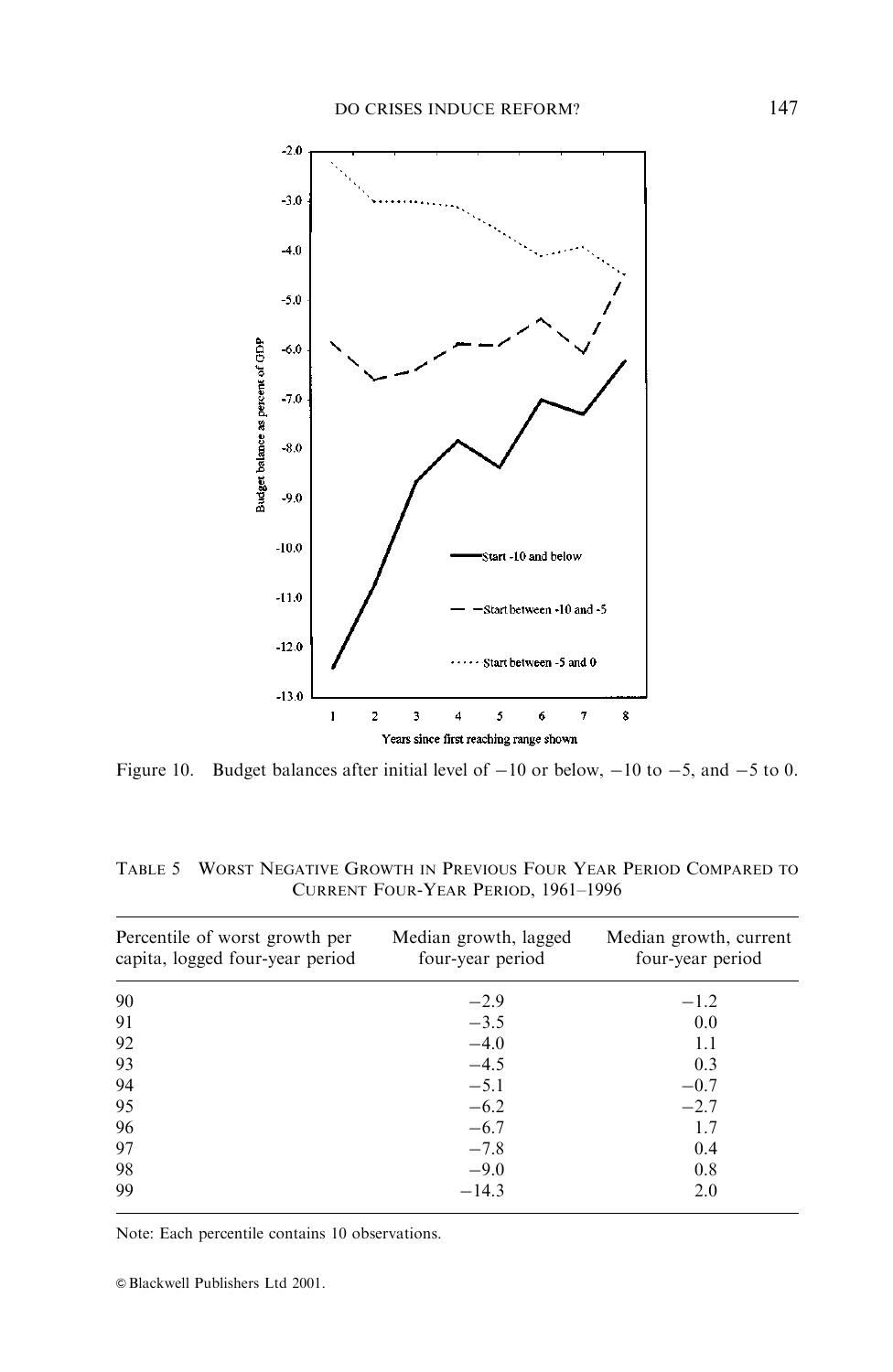

Figure 11. Growth in four-year period against percentile of worst growth in previous four-year period.

universal mean reversion. The worst negative growth outcomes are typically followed in the next four-year period by outcomes of positive growth, but there is extremely wide dispersion of outcomes. The behavior of growth rates after episodes of negative growth is quite interesting, as shown in Figure 12. Dividing countries with episodes of at least two years of negative growth into three groups (0 to  $-5$  percent,  $-5$  to  $-10$  percent, and below  $-10$  percent), we find a clear positive correlation between negative growth at  $t$  and median growth six to eight years later. The only difference is that the group of countries with the most negative  $(-10$  percent or below) growth rates during the crisis show marginally better growth performance two to four years after the beginning of the crisis than those with less negative growth rates. However, this difference is not statistically significant and disappears after year four. We fail to find any evidence for crossover of growth outcomes, which means there is little support for the crisis hypothesis when per capita growth is the performance indicator.

### 5. EXPLAINING THE PATTERNS

Before we consider explanations for these patterns, some comments on the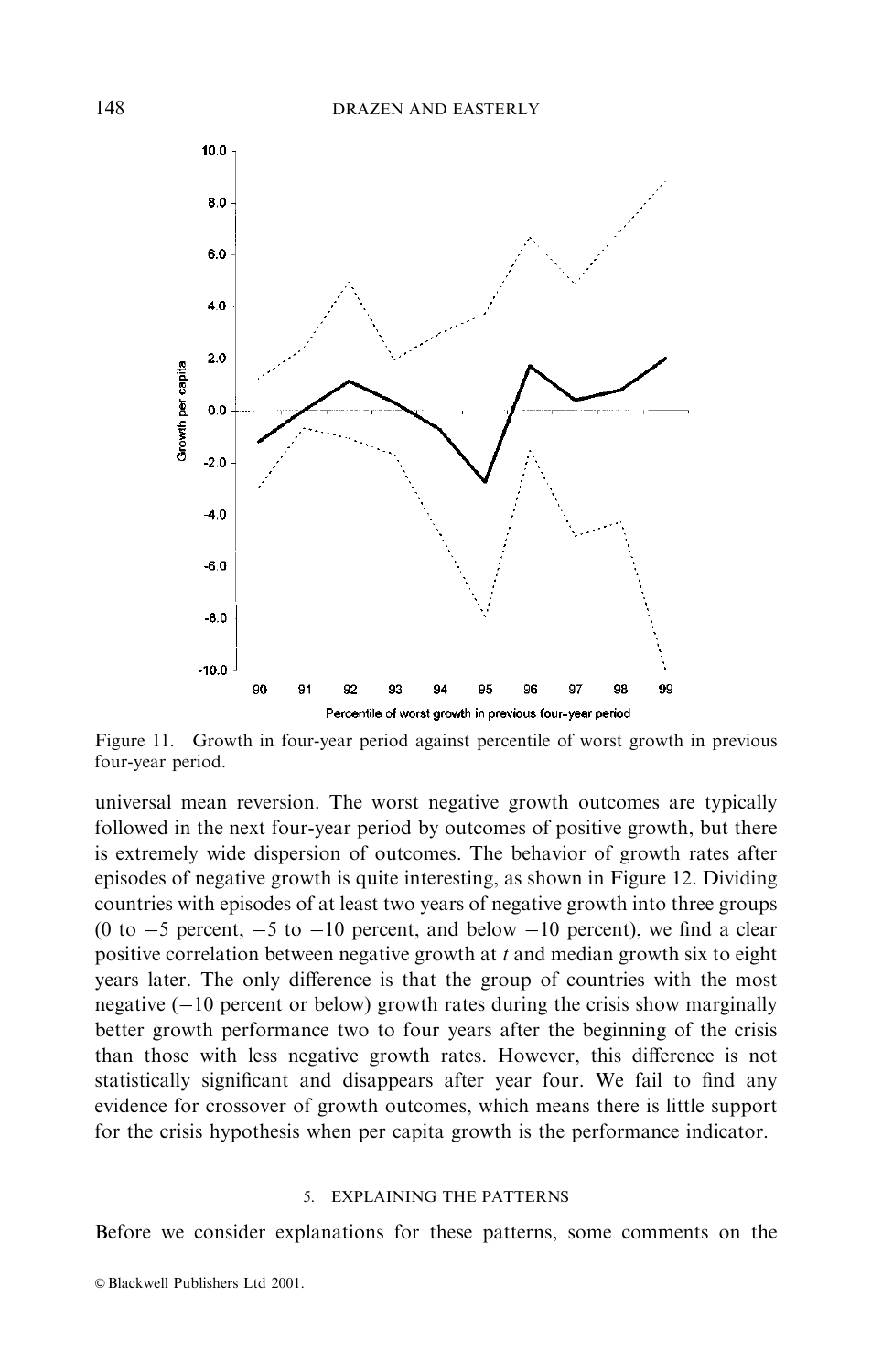

Figure 12. The aftermath of negative growth crises of two years below a given number.

nature of our tests are in order. The stark simplicity of our methodology is both its weakness and its strength. First, in our approach the same variable measures both crisis (when it indicates extremely poor performance) and reform (when there is a significant improvement). Ideally, one would like to measure reform more directly. However, as already indicated, finding more direct measures of reform is far from simple; following this route would so severely restrict our sample size as to make this a very different paper.<sup>9</sup> The virtue of our method is its simplicity, allowing us to look at a large group of countries without having to study the specific reforms that were undertaken in each one of them. The diversity of our results across indicators suggests that there is something to be learned from such a simple approach.

<sup>9</sup> Lora (1998) constructs policy indices in five areas (trade reform, reform of the domestic financial system, tax reform, privatization, and labor market reform) for 19 Latin American and Caribbean countries over the period 1985–1995, and the importance of political and economic factors for their adoption. One explanatory variable is crisis, measured as we do here by macroeconomic indicators. The strongest empirical result is the importance of crisis, consistently significant for the total reform index, no matter what other explanatory variables are included. See also Drazen (2000) for a fuller discussion of Lora's approach.

© Blackwell Publishers Ltd 2001.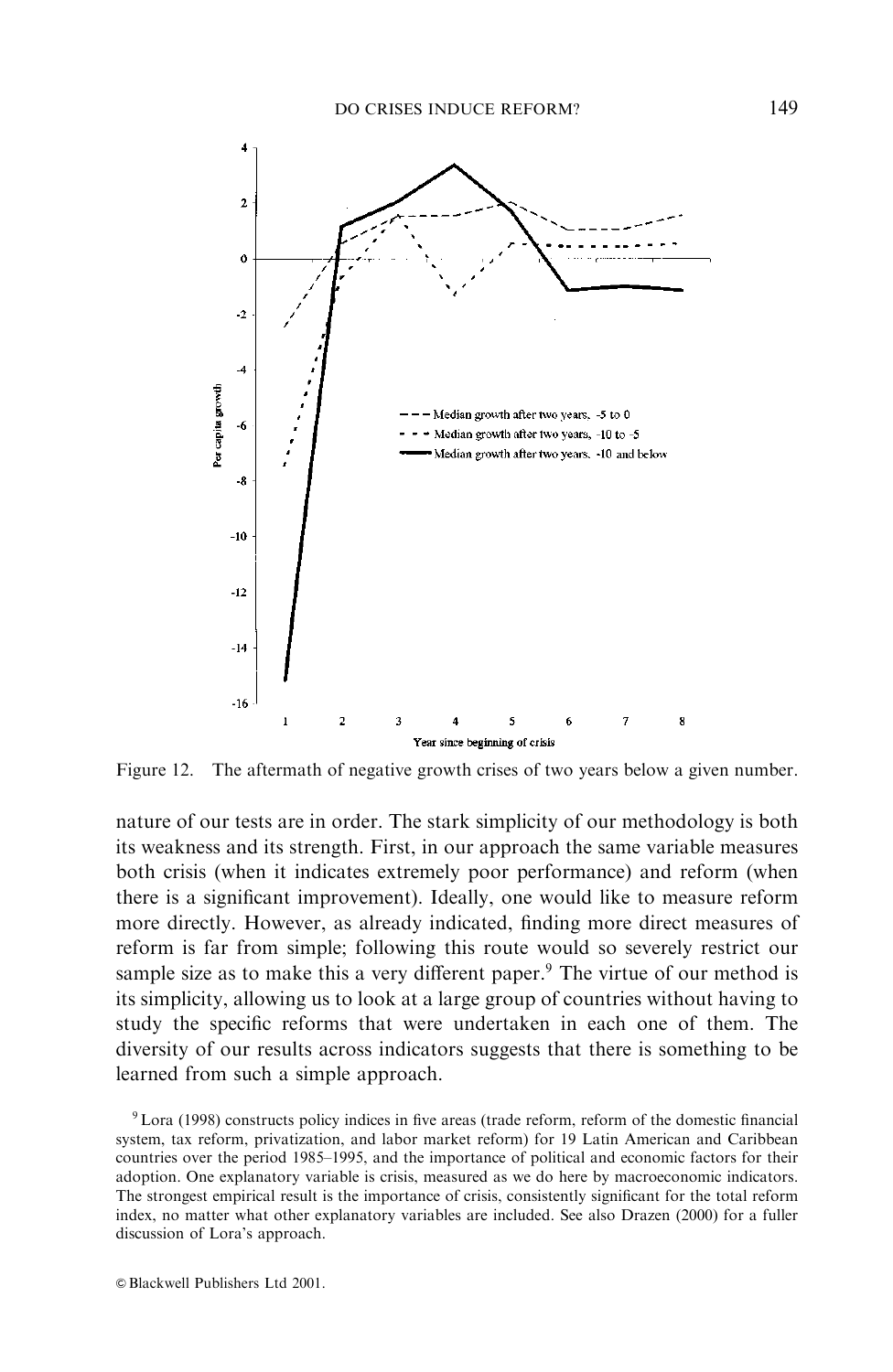Second, one may ask whether we have adequately measured crises across such a broad range of countries and across time by our simple percentile technique. What constitutes a crisis will surely not be the same across countries (or across time in one country). Here too, the virtue of our approach is its simplicity. Any approach which is based on making a judgment in each episode as to whether poor macroeconomic performance reached crisis proportions is unworkable for a large sample and is almost sure to fail. One should judge these results not by whether we have really captured the essence of a crisis, but by what one can learn from them.

How then can one explain the difference in the behavior of the indicators? We suggest two, not inconsistent explanations, based on the theoretical work on the relation between crisis and reform discussed in section 3. First, the differing results for the different indicators may indicate a difference in the ease of adjustment of different variables (or, more generally, the net cost of reform, as discussed in section 3). That is, a "crisis" may be likely to lead to reform and economic improvement when the policy measures needed to improve are clear and relatively easy to implement, but have less of an effect for more difficult macroeconomic problems. More specifically, monetary variables, that is the rate of inflation or the black market premium, may be easy to adjust, real variables much more difficult. Reducing a high black market premium, for example, can happen overnight with a devaluation and exchange rate unification.

In contrast, it may be very hard to reduce a current account deficit of 48 percent of GDP to a current account deficit of 5 percent of GDP (or to eliminate a government budget deficit of 28 percent of GDP, the 99th percentile of public sector balance figures). Correcting imbalances that require implementing and sustaining structural reforms is neither easy nor quick. It is difficult to get agreement on structural reform; even when reforms are adopted and continued, results are far from immediate. Nelson (1994, pp. 473–474) puts it well:

One particularly clear lesson of the 1980s is that basic market-oriented reforms take years to put in place and usually require still more time before they generate robust investment and growth. Many countries have launched promising efforts; far fewer have sustained those efforts long and vigorously enough to produce results....

Initial stabilization and adjustment packages typically include fiscal and monetary austerity measures, devaluation, and varying degrees of price and trade liberalization. These measures are administratively easy, in the sense that they can be decided and put into effect by a small circle of senior economic officials. Measures that are usually introduced later, such as financial sector reforms, the rationalization or privatization of large scale enterprises, opening of labor markets, and restructuring of social services and social security, are much more complex.

A second line of explanation concerns the relation between poor macroeconomic performance and foreign assistance. If poor performance induces higher foreign aid to cushion its effects, it need not correspond to a crisis. To further examine this possibility, we considered the relation between each of our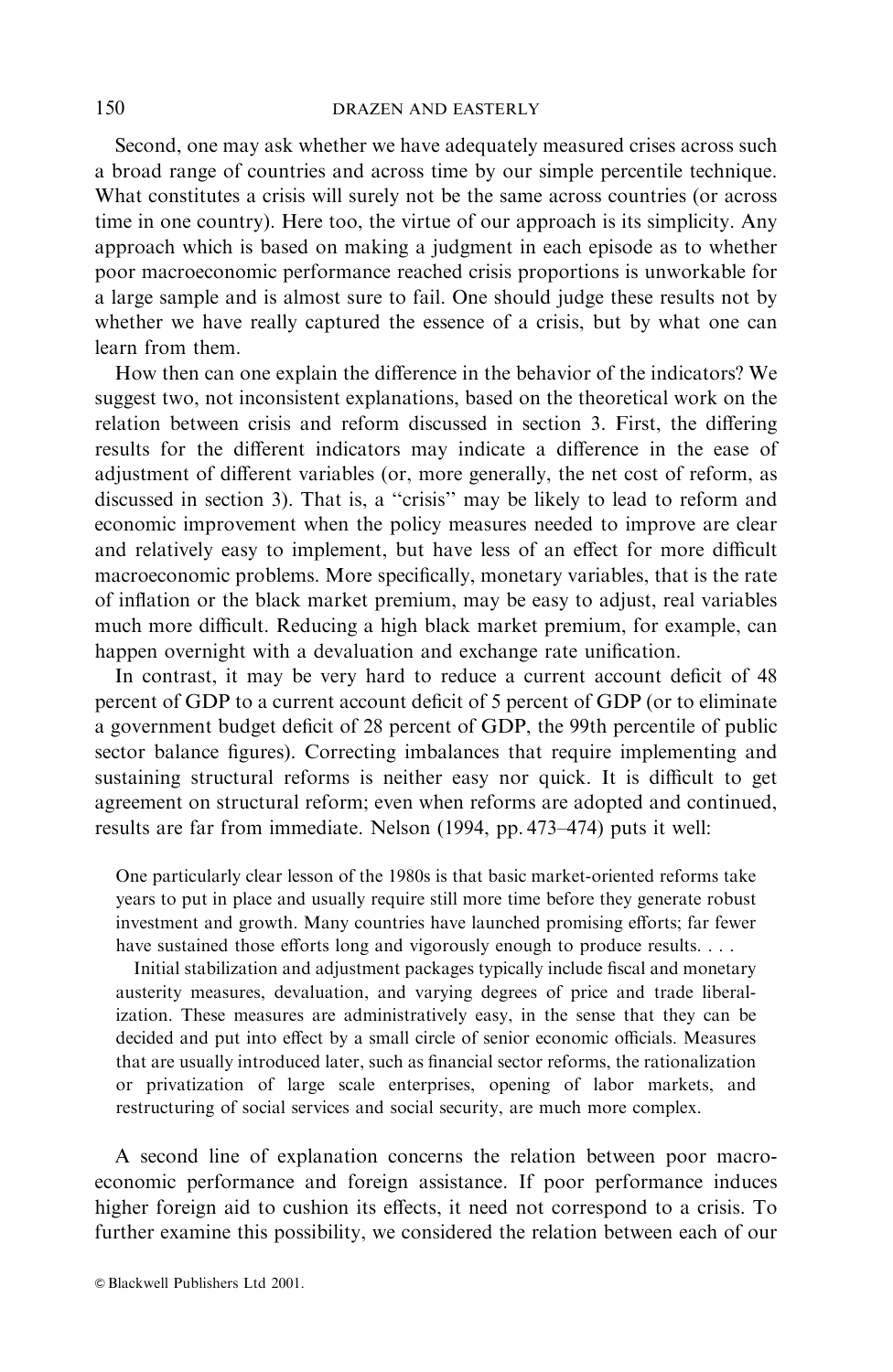

Figure 13. Overseas development finance/GDP and fiscal deficits/GDP.

indicators and Overseas Development Finance (ODF) relative to GDP, for fiscal deficit/GDP, current account deficit/GDP, per capita growth, inflation, and the black market premium, respectively. These diagrams may be understood as follows. We ranked the episodes by values of the indicator variable (for example, fiscal deficit as a percentage of GDP in Figure 13). Then we constructed a rolling median of 40 observations (100 observations for per capita growth rates), so that the first fiscal deficit observation in Figure 13 is the median of observations 1–40 for fiscal deficits and ODF, the second the median of observations 2-41, etc.

For the fiscal or the current account deficit, there is a very high correlation between these two indicators and foreign aid received as a percentage of GDP (Figure 14). For example, as the ratio of the current account deficit to GDP rises from 0 to 15 percent, aid rises almost monotonically from about 1 to about 6 percent of GDP. Countries with higher average current account deficits receive significantly more aid.<sup>10</sup> This suggests that high budget and current account

 $^{10}$  In comparison, the relation between foreign aid received and per capita growth is far from clear, with no strong evidence that poor growth performance is correlated unambiguously with receiving more aid.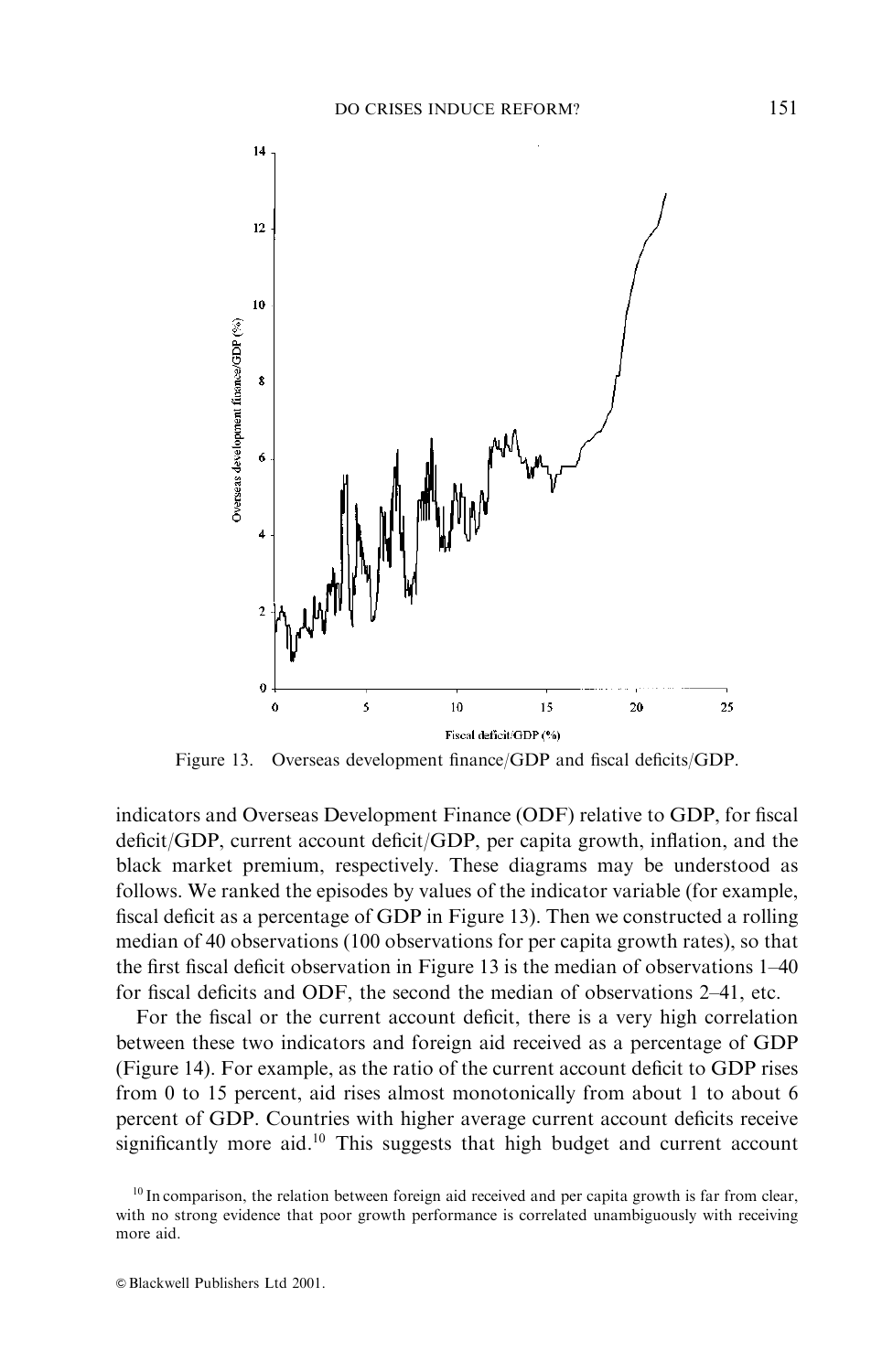

Figure 14. Current account deficits/GDP and ODF/GDP, rolling medians.

deficits may not be perceived as crises, because foreign aid cushions their effects. Hence, the failure of extreme values of deficits to induce reform may simply reflect that these episodes do not correspond to crises to the extent that the basic figures might suggest.

To test this further, we redefine current account deficits and budget deficits as excluding aid (that is, excluding the part of the deficits financed with aid – using data on aid as in Chang et al. 1999, which counts not only conventionally measured grants but also the grant element of foreign loans). The budget deficit excluding aid does not behave differently than the conventionally measured budget deficit – there is still no crossover (Figure 15). The current account deficit excluding aid does show some evidence of "crossover" (Figure 16), although the differences in year 8 are not statistically significant. There is definitely more rapid correction of extreme aid-adjusted current account deficits than of the conventional current account deficit, which supports the "aid delays reform" argument. The difference between aid-adjusted budget deficits and current account deficits may reflect the greater leverage of foreign lenders (for the current account deficit) over the government compared to domestic lenders (for the budget deficit) (Figure 1).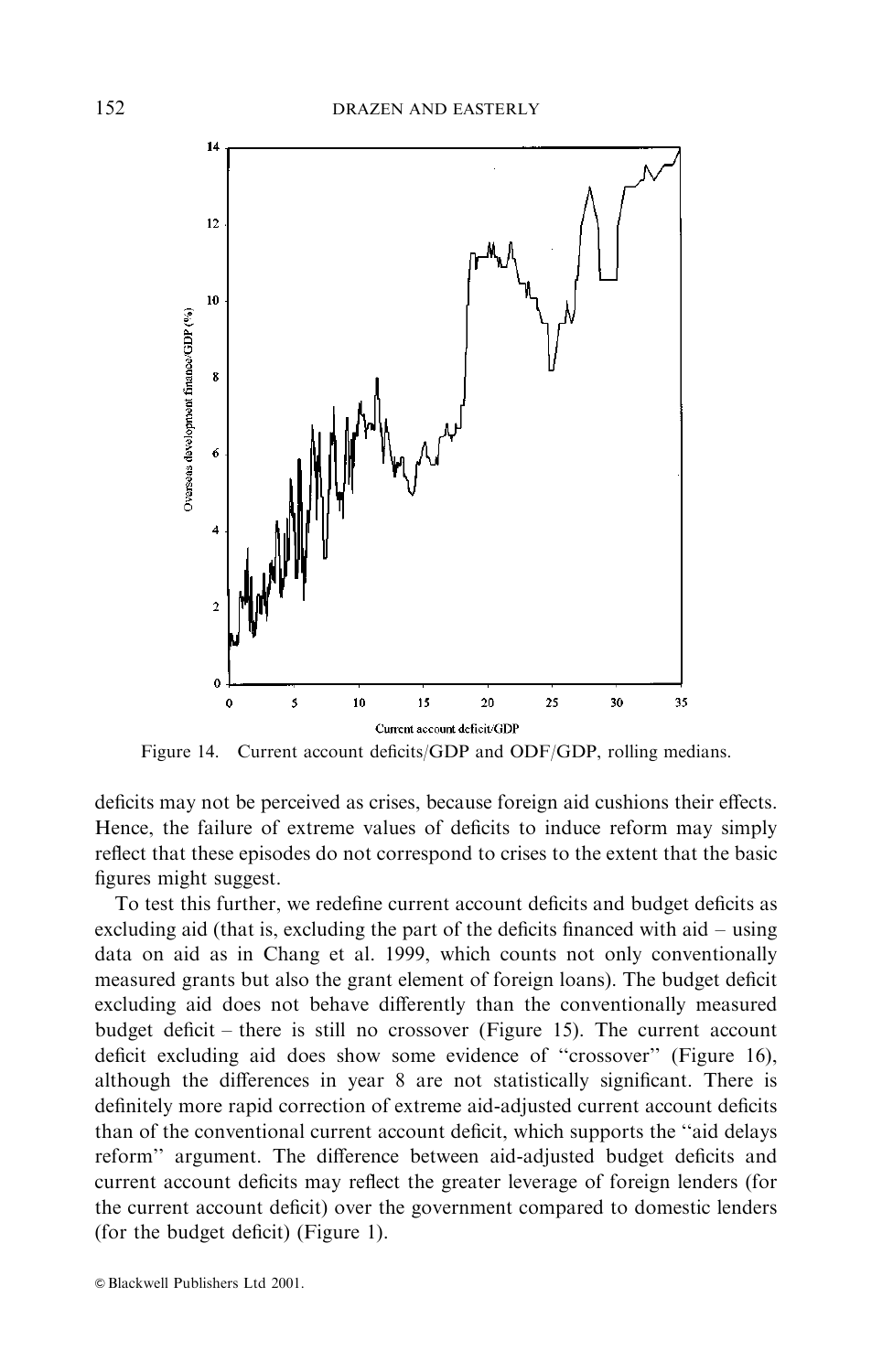

Figure 15. Aid-adjusted budget balances after initial level of  $-10$  or below,  $-10$  to  $-5$ . and  $-5$  to 0.

In contrast, there appears to be a negative association between aid received and inflation, at least when inflation gets very large (Figure 18). That is, high inflation induces no increase in aid received and is instead correlated with lower aid, although the decrease is only unambiguous at very high levels of inflation. Unlike the fiscal or current account deficit, inflation crises are not mitigated by aid, giving one reason why there may be a difference in the behavior of the variables. The very high threshold of inflation that must be reached before aid clearly diminishes also helps explain why only very extreme levels of inflation fit the crisis hypothesis.

Likewise, there is a negative relationship between extremely high black market premiums and aid received (Figure 19), which may help explain why an extreme black market premium is a reform-inducing crisis. The continuation of aid to countries with high but not extreme black market premiums may help explain why only the very extreme black market premiums fit the crisis hypothesis.

### 6. CONCLUSIONS

We have found evidence for a strong version of the crisis-induces-reform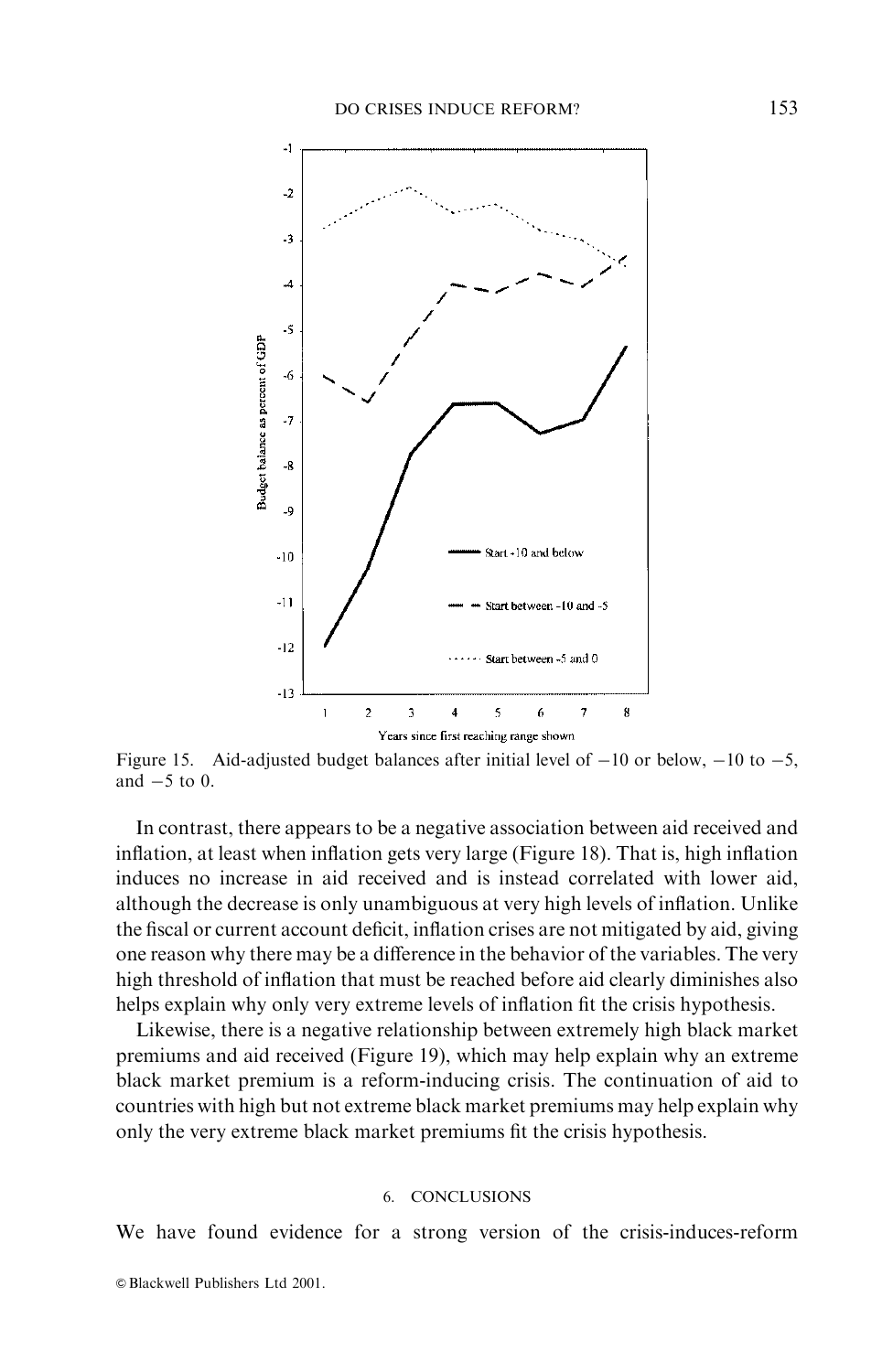

Figure 16. Current account balances excluding aid after starting at below  $-10$ , below  $-5$ , and below 0.



Figure 17. Overseas development finance/GDP and per capita growth in rolling medians of 100 observations.

© Blackwell Publishers Ltd 2001.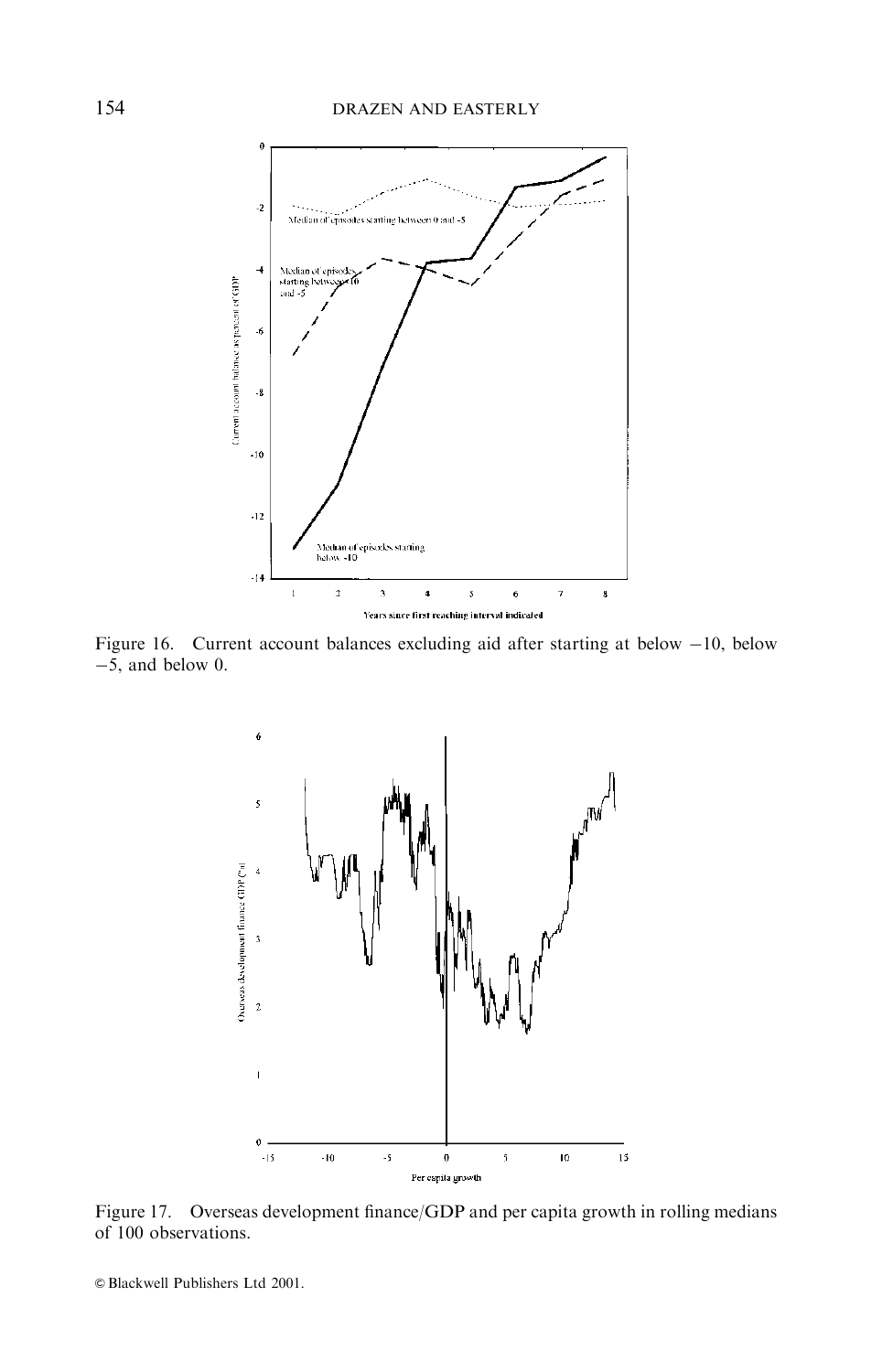

Figure 18. Inflation and ODF/GDP, rolling medians in groups of 40 observations.



Figure 19. Overseas development finance/GDP and black market premium.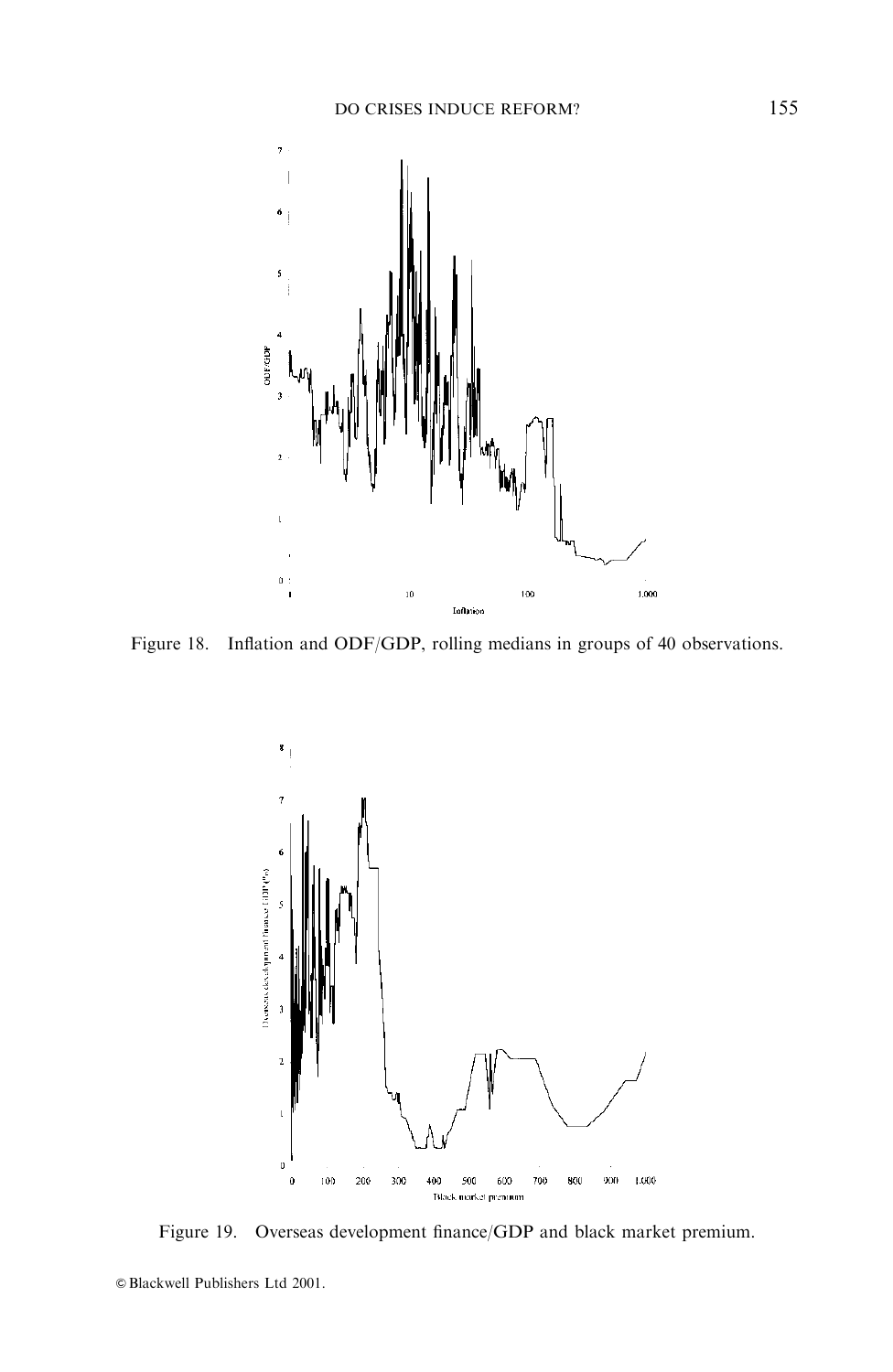hypothesis at extreme values of the inflation rate and the black market premium. Episodes of extremely high inflation or black market premiums are followed by periods of better performance than that following episodes of moderately high inflation or black market premiums. We fail to find similar evidence of the crisis hypothesis when crisis is measured as a high current account deficit, a high budget deficit, or a negative per capita growth rate.

We speculate that the ease of correcting different type of crises may explain these different results. The pattern of foreign aid disbursements may also help explain the pattern of results. We also find that foreign aid is sharply reduced at extreme values of inflation or the black market premium, while it is actually increased for more extreme values of the current account deficit and the budget deficit. Reinforcing this point, the aid-adjusted current account deficit does show evidence for the crisis hypothesis.

Further research should examine more the mechanisms by which crises induce reform in some circumstances and not in others. We have not looked, for example, at whether having high values of multiple crisis indicators at the same time is more likely to induce a reform rather than just one. Research should also examine further the dynamics of reform or non-reform at less extreme values of crisis indicators. Our results have to do with only the most extreme values of inflation and the black market premium, following the tradition of a literature that pays most attention to these pathological cases. The policy implications of our results are complex. We think foreign aid should be reduced at extreme values of the current account deficit and the fiscal deficit, rather than increased as in current practice. Foreign aid could be reduced sooner in countries with high inflation or black market premiums, rather than reduced only at very high levels as we find now.

One implication we shy away from is that crises should be deliberately created so as to provoke reform. The damage created by very high inflation and black market premiums, and the uncertainty whether reform will follow (we find only increased likelihood, not certainty) gives us pause.

In conclusion, we find evidence for a strong version of the crisis-inducesreform hypothesis, but we find that it applies to some crisis indicators and not to others, and even then only at the most extreme values.

**ALLAN DRAZEN** Tel-Aviv University and University of Maryland

**WILLIAM EASTERLY** The World Bank

### **REFERENCES**

Akerlof, G., 1991, Procrastination and obedience. American Economic Review 81, 1-19. Alesina, A. and A. Drazen, 1991, Why are stabilizations delayed? American Economic Review 81, 1170-1188.

Bruno, M. and W. Easterly, 1996, Inflation's children: tales of crises that beget reforms. American Economic Review Papers and Proceedings 86, 213-217.